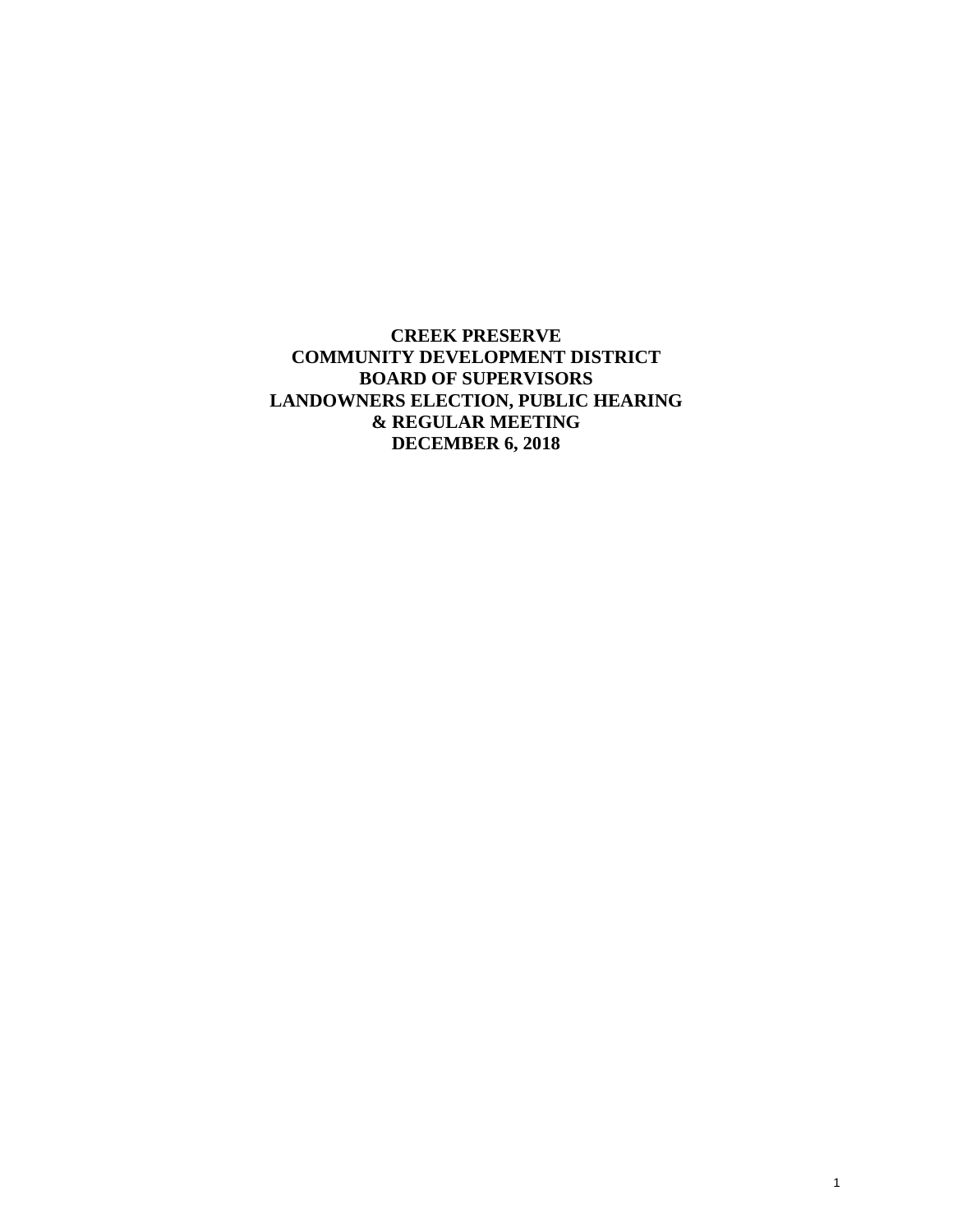# **CREEK PRESERVE COMMUNITY DEVELOPMENT DISTRICT AGENDA THURSDAY, DECEMBER 6, 2018**

#### **1:45 P.M.**

The Offices of Meritus Located at 2005 Pan Am Circle Suite 120, Tampa FL 33607

| <b>District Board of Supervisors</b> |                          | Jeff Hills<br>Ryan Motko<br>Nick Dister<br>Albert Viera<br><b>Steve Luce</b> |
|--------------------------------------|--------------------------|------------------------------------------------------------------------------|
| <b>District Manager</b>              | <b>Meritus</b>           | Brian Lamb<br>Debby Nussel                                                   |
| <b>District Attorney</b>             | Straley, Robin, Vericker | John Vericker                                                                |

**District Engineer** 

#### *All cellular phones and pagers must be turned off while in the meeting room*

#### **The District Agenda is comprised of four different sections:**

The meeting will begin at **1:45 p.m.** with the seventh section called **Business Matters.** The business matters section contains items for approval by the District Board of Supervisors that may require discussion, motion and votes on an item-by-item basis. If any member of the audience would like to speak on one of the business items, they will need to register with the District Administrator prior to the presentation of that agenda item. Agendas can be reviewed by contacting the Manager's office at (813) 397-5120 at least seven days in advance of the scheduled meeting. Requests to place items on the agenda must be submitted in writing with an explanation to the District Manager at least fourteen (14) days prior to the date of the meeting. The ninth section is called **Administrative Matters**. The Administrative Matters section contains items that require the review and approval of the District Board of Supervisors as a normal course of business. The tenth section is called **Staff Reports**. This section allows the District Administrator, Engineer, and Attorney to update the Board of Supervisors on any pending issues that are being researched for Board action. The final sections are called **Board Members Comments and Public Comments**. This is the section in which the Supervisors may request Staff to prepare certain items in an effort to meet residential needs. The Audience Comment portion of the agenda is where individuals may comment on matters that concern the District. Each individual is limited to **three (3) minutes** for such comment. The Board of Supervisors or Staff is not obligated to provide a response until sufficient time for research or action is warranted. IF THE COMMENT CONCERNS A MAINTENANCE RELATED ITEM, THE ITEM WILL NEED TO BE ADDRESSED BY THE DISTRICT ADMINSTRATOR OUTSIDE THE CONTEXT OF THIS MEETING.

Public workshops sessions may be advertised and held in an effort to provide informational services. These sessions allow staff or consultants to discuss a policy or business matter in a more informal manner and allow for lengthy presentations prior to scheduling the item for approval. Typically, no motions or votes are made during these sessions.

Pursuant to provisions of the Americans with Disabilities Act, any person requiring special accommodations to participate in this meeting is asked to advise the District Office at (813) 397-5120, at least 48 hours before the meeting. If you are hearing or speech impaired, please contact the Florida Relay Service at 1 (800) 955-8770, who can aid you in contacting the District Office.

Any person who decides to appeal any decision made by the Board with respect to any matter considered at the meeting is advised that this same person will need a record of the proceedings and that accordingly, the person may need to ensure that a verbatim record of the proceedings is made, including the testimony and evidence upon which the appeal is to be based.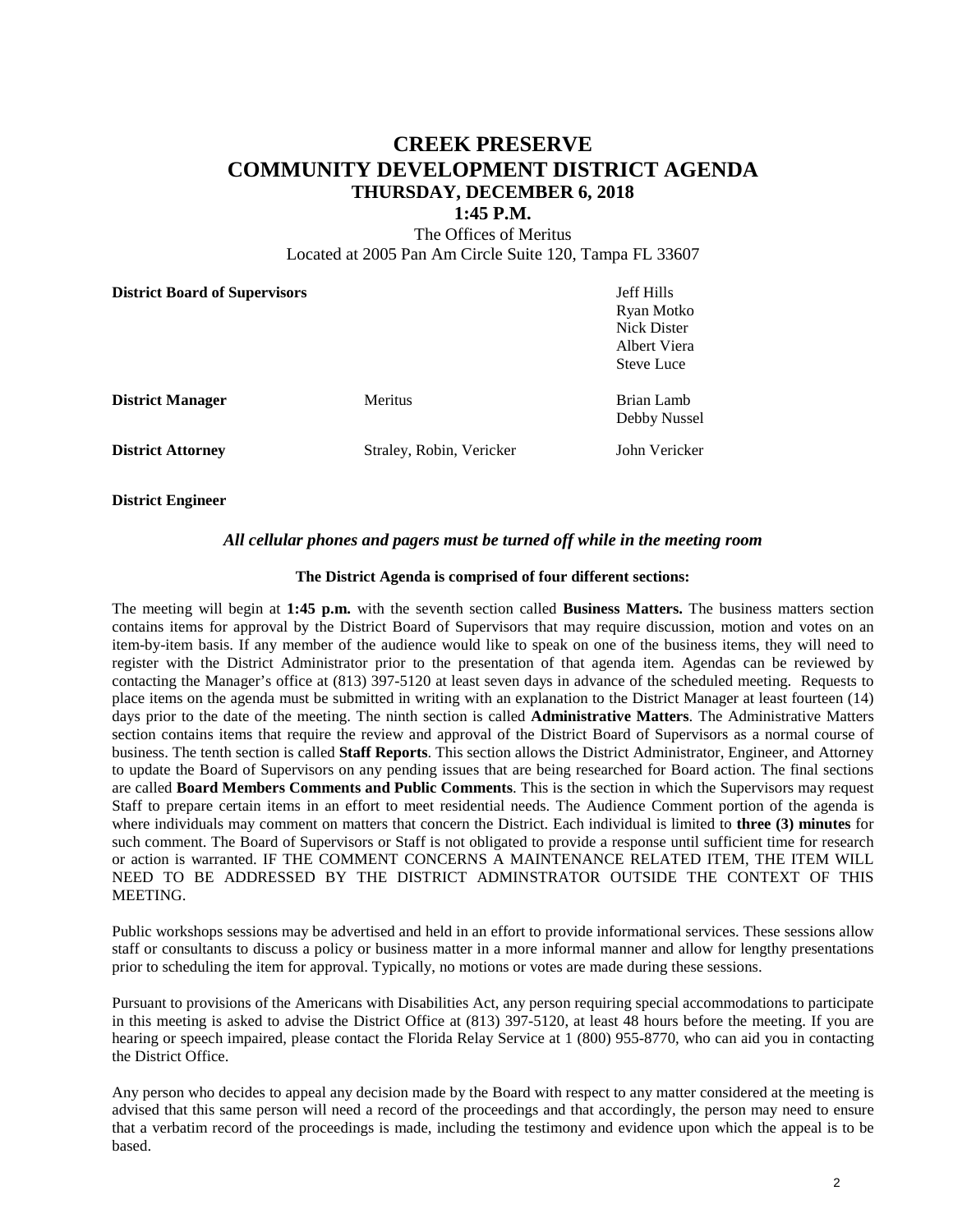## December 6, 2018 Board of Supervisors **Creek Preserve Community Development District**

## *Dear Board Members:*

The Landowners Election, Public Hearing & Regular Meeting Creek Preserve Community Development District will be held on **December 6, 2018 at 1:45 p.m.** at the Offices of Meritus located at 2005 Pan Am Circle Suite 120 Tampa, FL 33607. Following is the Agenda for the Meeting:

#### **Call In Number: 1-866-906-9330 Access Code: 4863181**

# **1. CALL TO ORDER**

- **2. APPOINTMENT OF MEETING CHAIRMAN**
- **3. ANNOUNCEMENT OF CANDIDATES/CALL FOR NOMINATIONS**
- **4. ELECTION OF SUPERVISORS**

**LANDOWNERS MEETING/ELECTION** 

- **5. OWNERS' REQUESTS**
- **6. ADJOURNMENT**

# **REGULAR MEETING & PUBLIC HEARING OF THE BOARD OF SUPERVISORS**

- **1. CALL TO ORDER/ROLL CALL**
- **2. OATH OF OFFICE**
- **3. PUBLIC COMMENT ON AGENDA ITEMS**
- **4. RECESS TO PUBLIC HEARING**

|    | 4.   RECESS TO PUBLIC HEARING                                                         |
|----|---------------------------------------------------------------------------------------|
|    | 5. PUBLIC HEARING ON LEVYING SPECIAL ASSESSMENTS                                      |
|    | A. Open the Public Hearing on Levying Special Assessments                             |
|    | <b>B.</b> Staff Presentation                                                          |
|    | C. Public Comment                                                                     |
|    | D. Open the Public Hearing on Levying Special Assessments                             |
|    | E. Consideration of Resolution 2019-26; Levying Special AssessmentsTab 01             |
|    | <b>6. RETURN AND PROCEED TO REGULAR MEETING</b>                                       |
|    | 7. BUSINESS ITEMS                                                                     |
|    | A. Consideration of Resolution 2019-27; Canvassing & Certifying                       |
|    |                                                                                       |
|    |                                                                                       |
|    | C. General Matters of the District                                                    |
|    | 8. CONSENT AGENDA                                                                     |
| А. | Consideration of Minutes of the Special Organizational Meeting October 18, 2018Tab 04 |
| B. |                                                                                       |
|    | 9. VENDOR/STAFF REPORTS                                                               |
| A. | <b>District Counsel</b>                                                               |
| B. | District Engineer                                                                     |
|    |                                                                                       |

- C. District Manager
- **10. SUPERVISORS REQUESTS**
- **11. AUDIENCE QUESTIONS, COMMENTS AND DISCUSSION FORUM**
- **12. ADJORNMENT**

Sincerely,  $6.71$ 

Brian Lamb, CEO Meritus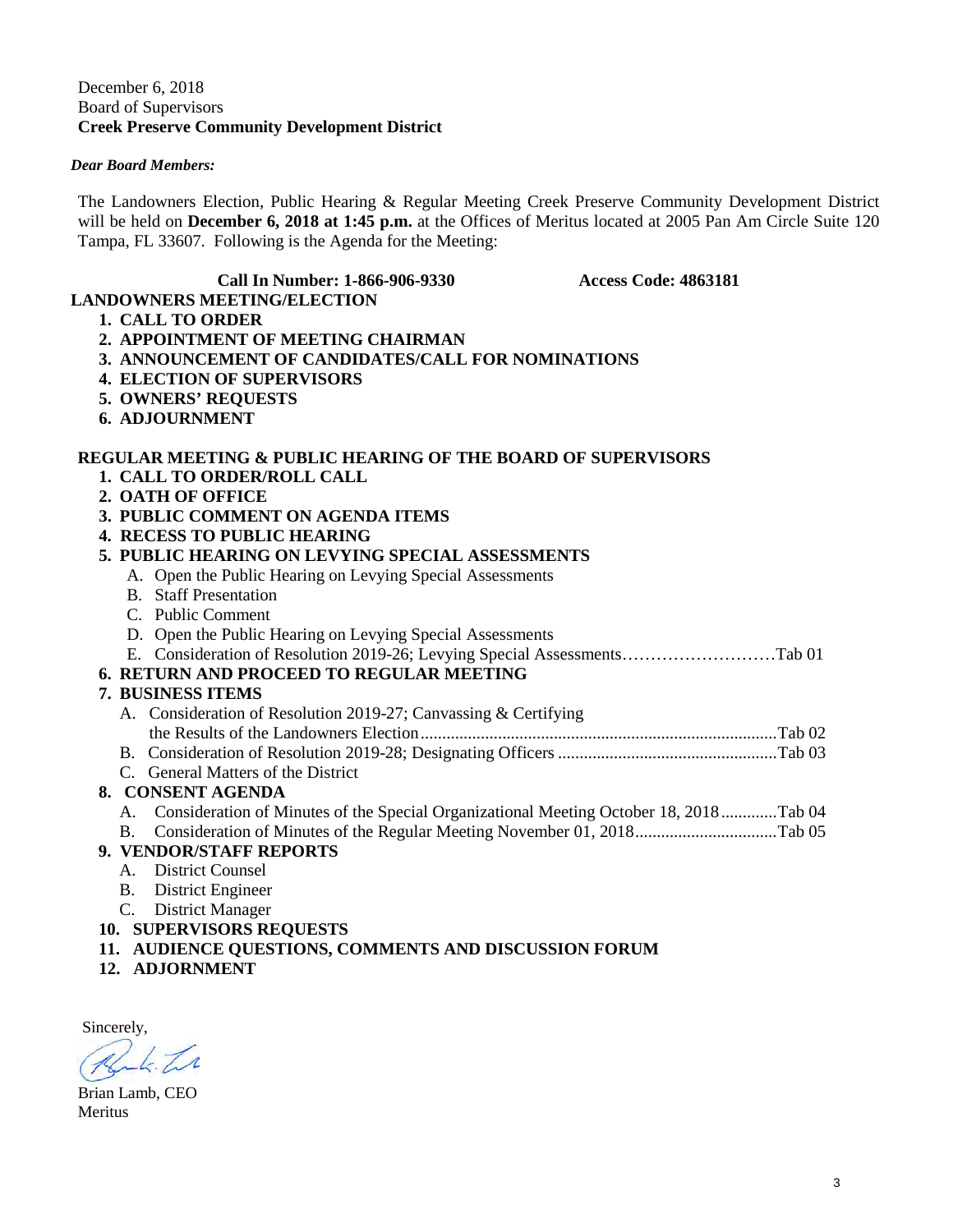#### **RESOLUTION 2019 -26**

**A RESOLUTION OF THE BOARD OF SUPERVISORS (THE "BOARD") OF THE CREEK PRESERVE COMMUNITY DEVELOPMENT DISTRICT (THE "DISTRICT") AUTHORIZING THE CONSTRUCTION AND ACQUISITION OF CERTAIN CAPITAL IMPROVEMENTS; EQUALIZING, APPROVING, CONFIRMING, AND LEVYING SPECIAL ASSESSMENTS ON THE PROPERTY SPECIALLY BENEFITED BY SUCH IMPROVEMENTS TO PAY THE COST THEREOF; PROVIDING A METHOD FOR ALLOCATING THE TOTAL ASSESSMENTS AMONG THE BENEFITED PARCELS WITHIN THE DISTRICT; CONFIRMING THE DISTRICT'S INTENTION TO ISSUE ITS SPECIAL ASSESSMENT BONDS; PROVIDING FOR SEVERABILITY, CONFLICTS AND AN EFFECTIVE DATE.**

BE IT RESOLVED BY THE BOARD OF SUPERVISORS OF THE CREEK PRESERVE

#### COMMUNITY DEVELOPMENT DISTRICT (the "**BOARD**") AS FOLLOWS:

**SECTION 1. AUTHORITY FOR THIS RESOLUTION.** This Resolution is adopted

pursuant to Chapters 170, 190 and 197, Florida Statutes, including specifically, Section 170.08,

Florida Statutes.

**SECTION 2. FINDINGS.** The Board hereby finds and determines as follows:

(a) The Creek Preserve Community Development District (the "**District**") is a

local unit of special purpose government organized and existing under and pursuant to Chapter 190, Florida Statutes, as amended.

(b) The District is authorized under Chapter 190, Florida Statutes, to construct certain capital improvements as described in the District Engineer's Report, dated October 23, 2018 (the "**2018 Project**").

(c) The District is authorized by Chapters 170, 190 and 197, Florida Statutes, to levy special assessments to pay all or any part of the cost of community development improvements such as the 2018 Project and to issue revenue bonds payable from special assessments as provided in Chapters 170, 190 and 197, Florida Statutes.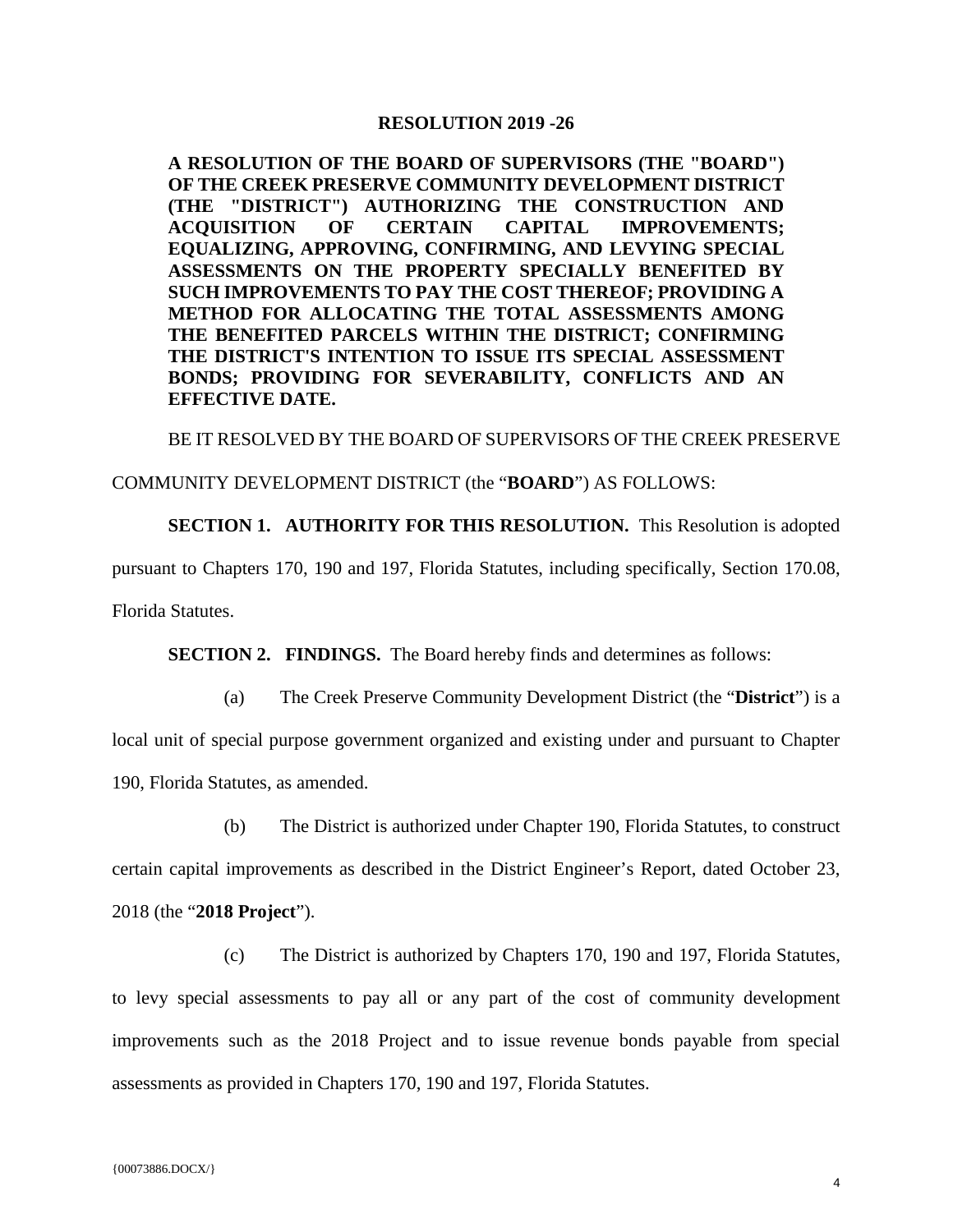(d) It is desirable for the public safety and welfare that the District make the 2018 Project on certain lands within the District, the nature and location of which are described in Resolution 2019-24 and more specifically described in the plans and specifications on file at the registered office of the District; that the cost of such 2018 Project be assessed against the lands specially benefited thereby, and that the District issue its special assessment revenue bonds, in one or more series (herein, the "**Bonds**"), to provide funds for such purpose pending the receipt of such special assessments.

(e) The implementation of the 2018 Project, the levying of such special assessments and the sale and issuance of the Bonds serves a proper, essential, and valid public purpose.

(f) In order to provide funds with which to pay the cost of constructing a portion of the 2018 Project which are to be assessed against the benefited properties pending the collection of such special assessments, it is necessary for the District to issue and sell the Bonds.

(g) By Resolution 2019-24, the Board determined to implement the 2018 Project and to defray the cost thereof by levying special assessments on benefited property and expressed an intention to issue the Bonds to provide the funds needed therefor prior to the collection of such special assessments. Resolution 2019-24 was adopted in compliance with the requirements of Section 190.016, Florida Statutes and with the requirements of Section 170.03, Florida Statutes, and prior to the time the same was adopted, the requirements of Section 170.04, Florida Statutes had been complied with.

(h) Resolution 2019-24, was published as required by Section 170.05, Florida Statutes, and a copy of the publisher's affidavit of publication is on file with the Chairman of the Board of Supervisors of the District.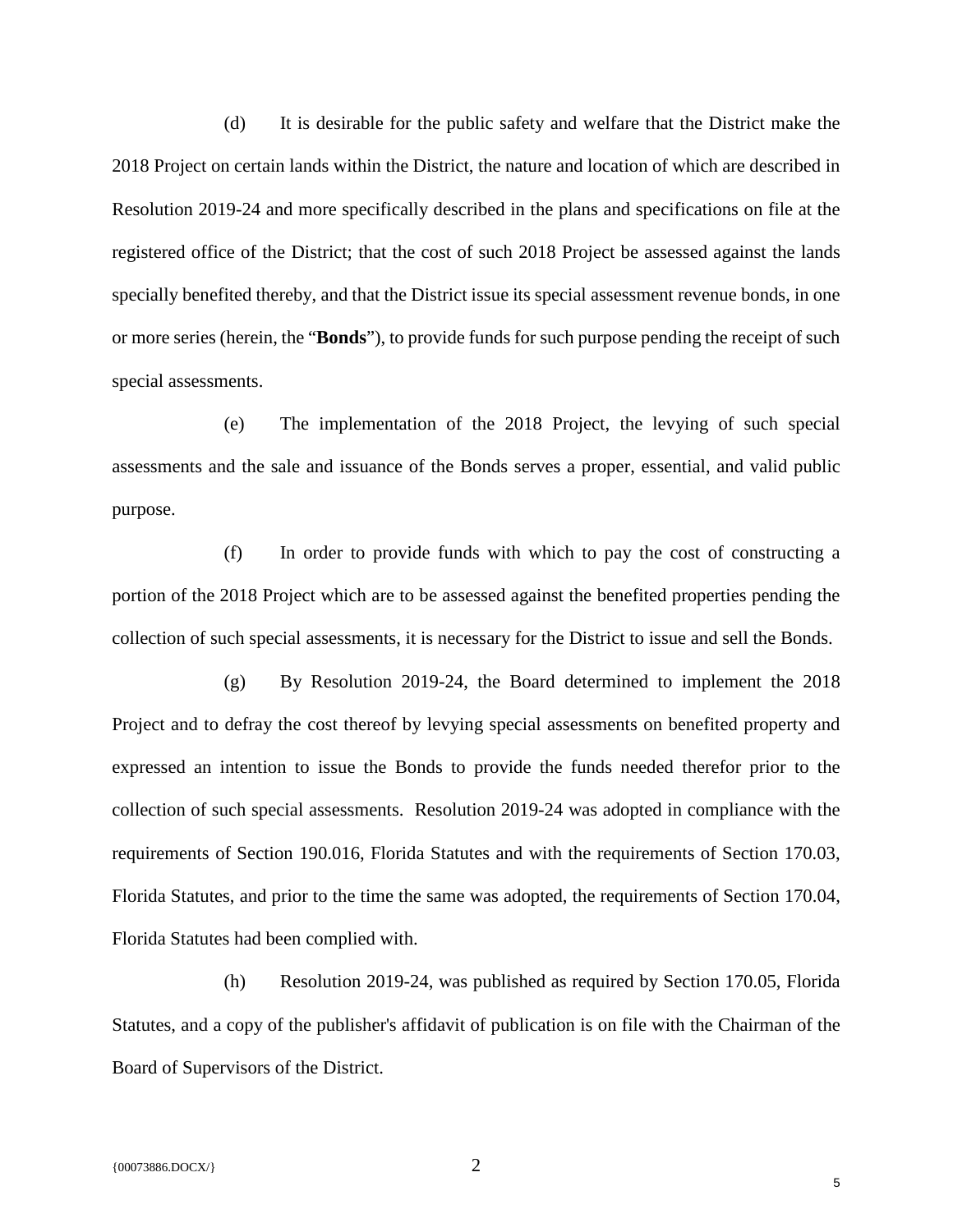(i) A preliminary assessment roll has been prepared and filed with the Board as required by Section 170.06, Florida Statutes.

(j) As required by Section 170.07, Florida Statutes, upon completion of the preliminary assessment roll, the Board adopted Resolution 2019-25 fixing the time and place of a public hearing at which owners of the property to be assessed and other persons interested therein may appear before the Board and be heard as to (i) the propriety and advisability of implementing the 2018 Project, (ii) the cost thereof, (iii) the manner of payment therefor, and (iv) the amount thereof to be assessed against each specially benefited property.

(k) At the time and place specified in the resolution and notice referred to in paragraph (j) above, the Board met as an equalization board, conducted such public hearing and heard and considered all comments and complaints as to the matters described in paragraph (j) above, and based thereon, has made such modifications in the preliminary assessment roll as it deems desirable in the making of the final assessment roll.

(l) Having considered revised estimates of the construction costs of the 2018 Project, revised estimates of financing costs, and all complaints and evidence presented at such public hearing, the Board finds and determines:

(i) that the estimated costs of the 2018 Project is as specified in the Report (as defined below) and as attached as **Exhibit "A"** and the amount of such costs is reasonable and proper;

(ii) it is reasonable, proper, just and right to assess the cost of such 2018 Project against the properties specially benefited thereby using the methods determined by the Board, which results in the special assessments set forth on the final assessment roll which is part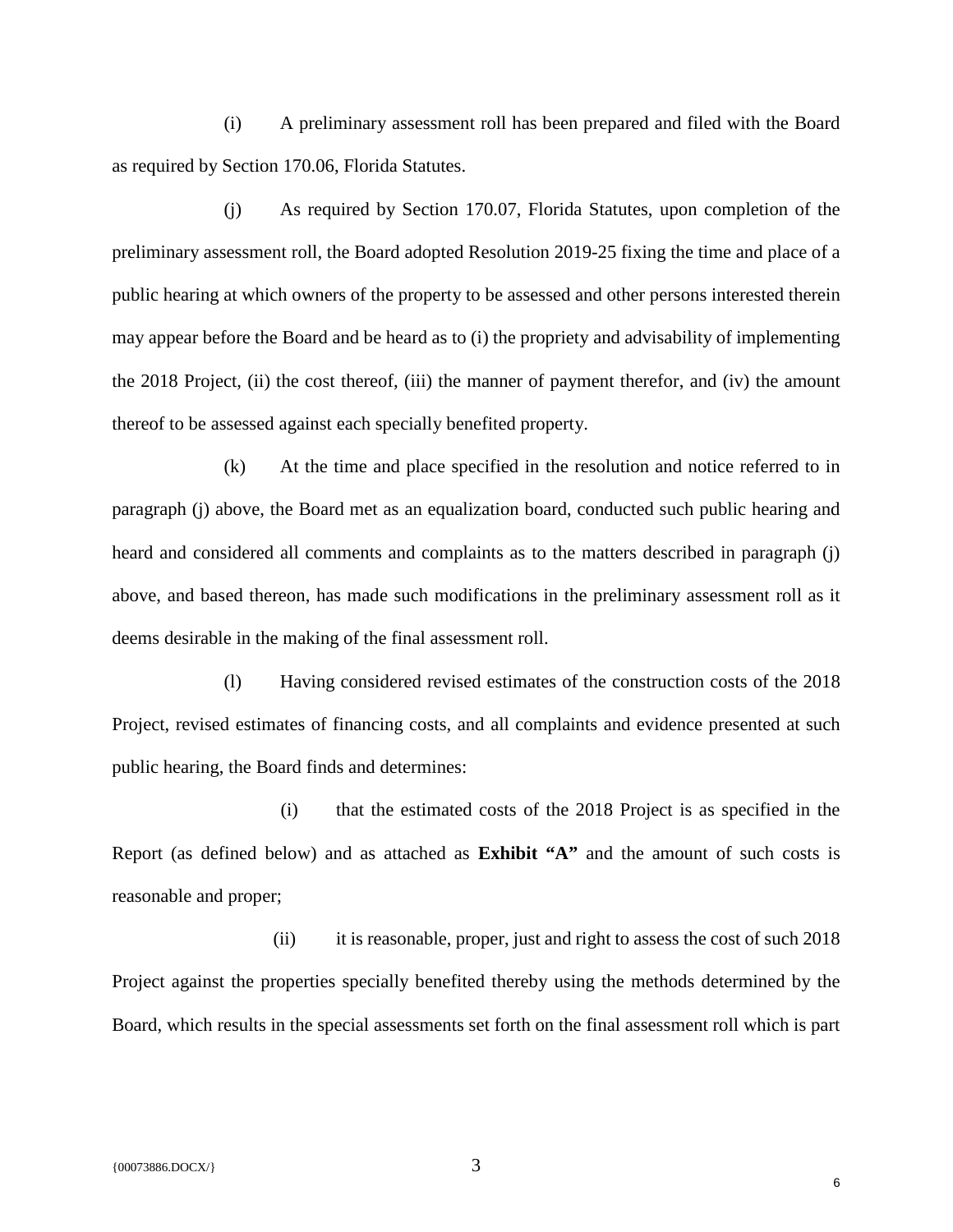of the Master Special Assessment Methodology Report dated October 18, 2018, a copy of which is attached as **Exhibit "A"** to this Resolution;

(iii) it is hereby declared that the 2018 Project will constitute a special benefit to all parcels of real property listed on the final assessment roll set forth in the Report and that the benefit, in the case of each such parcel, will be equal to or in excess of the special assessments thereon; and

(iv) it is desirable that the Assessments be paid and collected as herein provided.

**SECTION 3. DEFINITIONS.** Capitalized words and phrases used herein but not defined herein shall have the meaning given to them in the Report. In addition, the following words and phrases shall have the following meanings:

"**Assessable Unit**" means a building lot in the product type or lot size as set forth in the Report.

"**Assessment**" or "**Assessments**" means the special assessments imposed to repay the Bonds which are being issued to finance the construction of the 2018 Project as described in the Report.

"**Developer**" means **Creek Preserve Development, LLC**, a Florida limited liability company, and its successors and assigns.

**SECTION 4. AUTHORIZATION OF THE PUBLIC 2018 PROJECT.** The 2018 Project described in Resolution 2019-24, as more specifically described by the plans and specifications therefor on file in the registered office of the District, is hereby authorized and approved and the proper officers, employees and agents of the District are hereby authorized and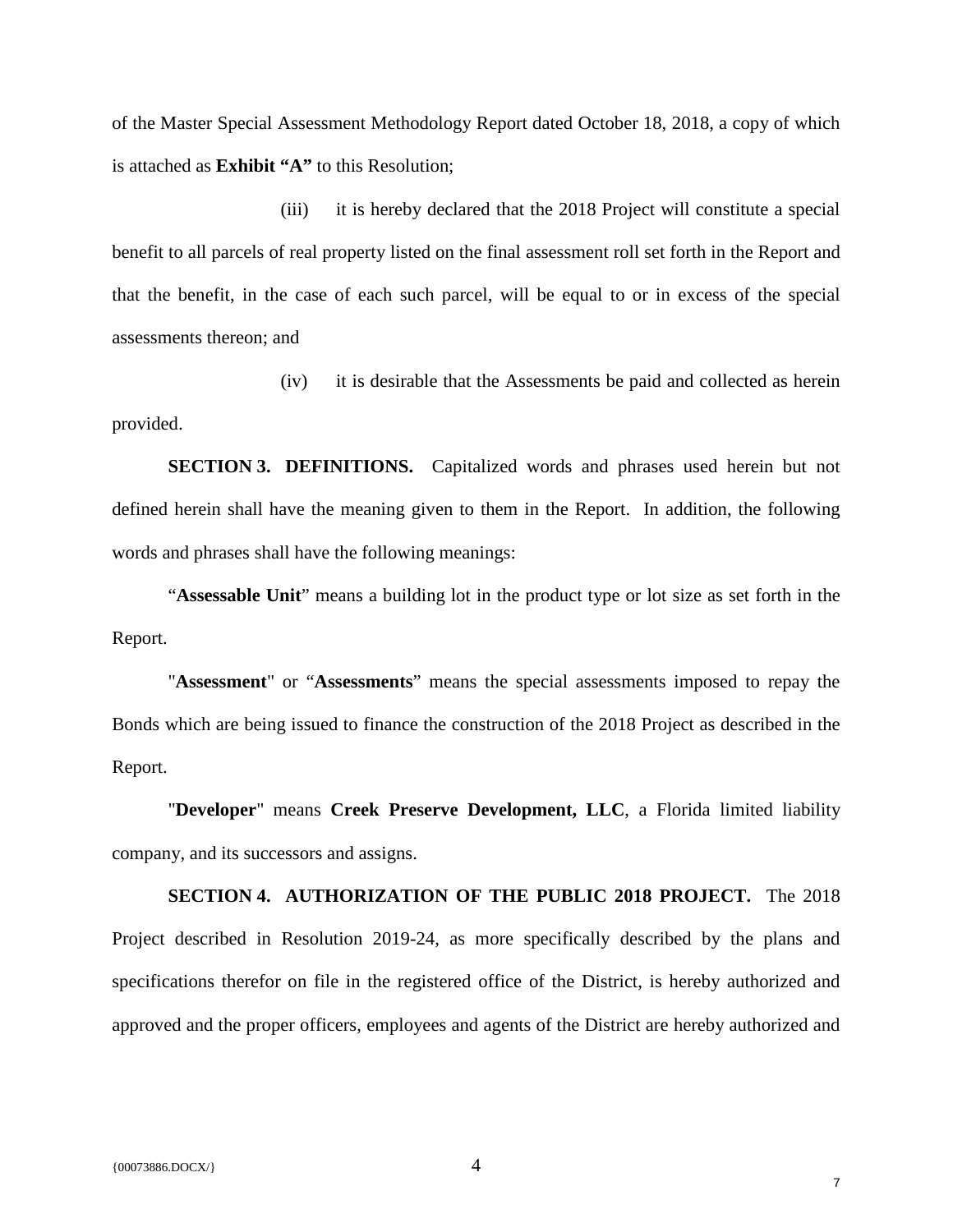directed to take such further action as may be necessary or desirable to cause the same to be constructed following the issuance of Bonds referred to herein.

**SECTION 5. ESTIMATED COST OF THE 2018 PROJECT.** The total estimated costs of the 2018 Project, and the costs to be paid by the Assessments on all specially benefited property is set forth in the Report.

## **SECTION 6. EQUALIZATION, APPROVAL, CONFIRMATION AND LEVY OF**

**ASSESSMENTS.** The Assessments on the benefited parcels, all as specified in the final assessment roll contained within the Report attached as **Exhibit "A"** to this Resolution, are hereby equalized, approved, confirmed and levied. Promptly following the adoption of this resolution, those Assessments shall be recorded by the Secretary of the Board of the District in a special book, to be known as the "**Improvement Lien Book**." The Assessment or Assessments against the benefited parcels shown on such final assessment roll and interest and penalties thereon, as hereafter provided, shall be and shall remain a legal, valid and binding first lien on such benefited parcels until paid; such lien shall be coequal with the lien of all state, county, district and municipal taxes and special assessments, and superior in dignity to all other liens, titles, and claims.

**SECTION 7. FINALIZATION OF ASSESSMENTS.** When the 2018 Project has been constructed to the satisfaction of the Board, the Board shall adopt a resolution accepting the same and determining the actual costs to the District thereof, as required by Sections 170.08 and 170.09, Florida Statutes. In the event that the actual costs to the District for the 2018 Project is less than the amount assessed therefor, the District shall credit to each Assessment for the 2018 Project the proportionate difference between the Assessment as hereby made, approved and confirmed and the actual costs of the 2018 Project, as finally determined upon completion thereof. In no event, however, shall the final amount of any such Assessment exceed the amount originally assessed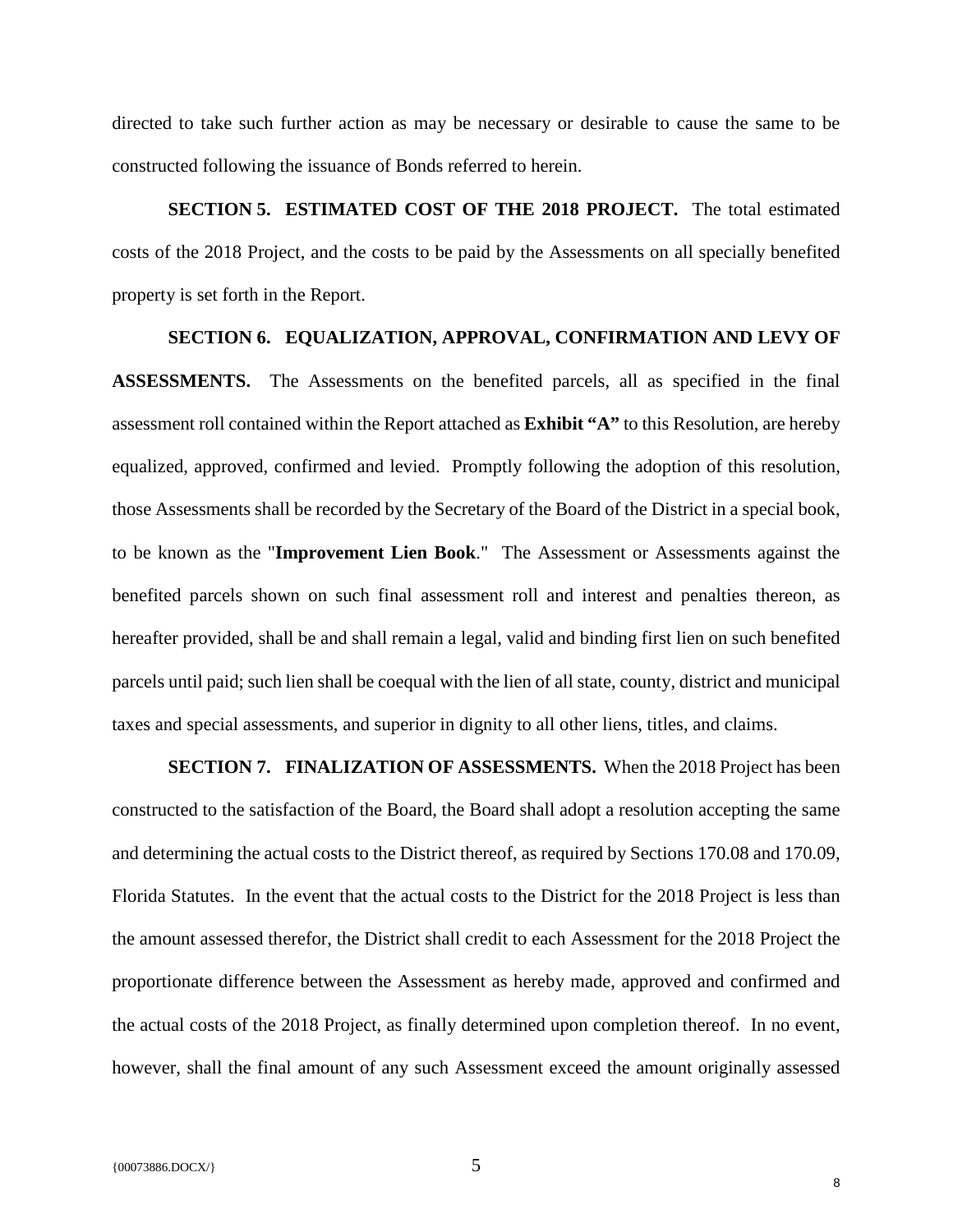hereunder. In making such credits, no discount shall be granted or credit given for any part of the payee's proportionate share of any actual bond financing costs, such as capitalized interest, funded reserves or bond discount included in the estimated cost of the 2018 Project. Such credits shall be entered in the Improvement Lien Book. Once the final amount of the Assessments for all of the 2018 Project has been determined, the term "**Assessment**" shall mean the sum of the actual costs of the 2018 Project benefiting the benefited parcels plus financing costs.

## **SECTION 8. ALLOCATION OF ASSESSMENTS WITHIN THE BENEFITED**

**PARCELS.** Because it is contemplated that the land will be subdivided into lots to be used for the construction of residential units, and that such individual lots will be sold to numerous purchasers, the Board deems it desirable to establish a method for allocating the total Assessment among the various lots that will exist so that the amount so allocated to each lot will constitute an assessment against, and a lien upon, each such lot without further action by the Board.

The Board has been informed by the Developer that each lot of a particular product type as identified in the Report will be of approximately the same size as each other lot of the same product type. While it would be possible to allocate the Assessments among each lot of a particular product type on the basis of the square footage of each such lot, the Board does not believe that the special benefits afforded by the 2018 Project to each lot vary to any material degree due to comparatively minor variations in the square footage of each lot. Instead, the Board believes, and hereby finds, that based upon the Developer's present development plans, each lot of the same product type will be benefited equally by the 2018 Project, regardless of minor variations in the square footage of the lots.

If the Developer's plans change and the size of the Assessable Units vary to a degree such that it would be inequitable to levy Assessments in equal amounts against each Assessable Unit of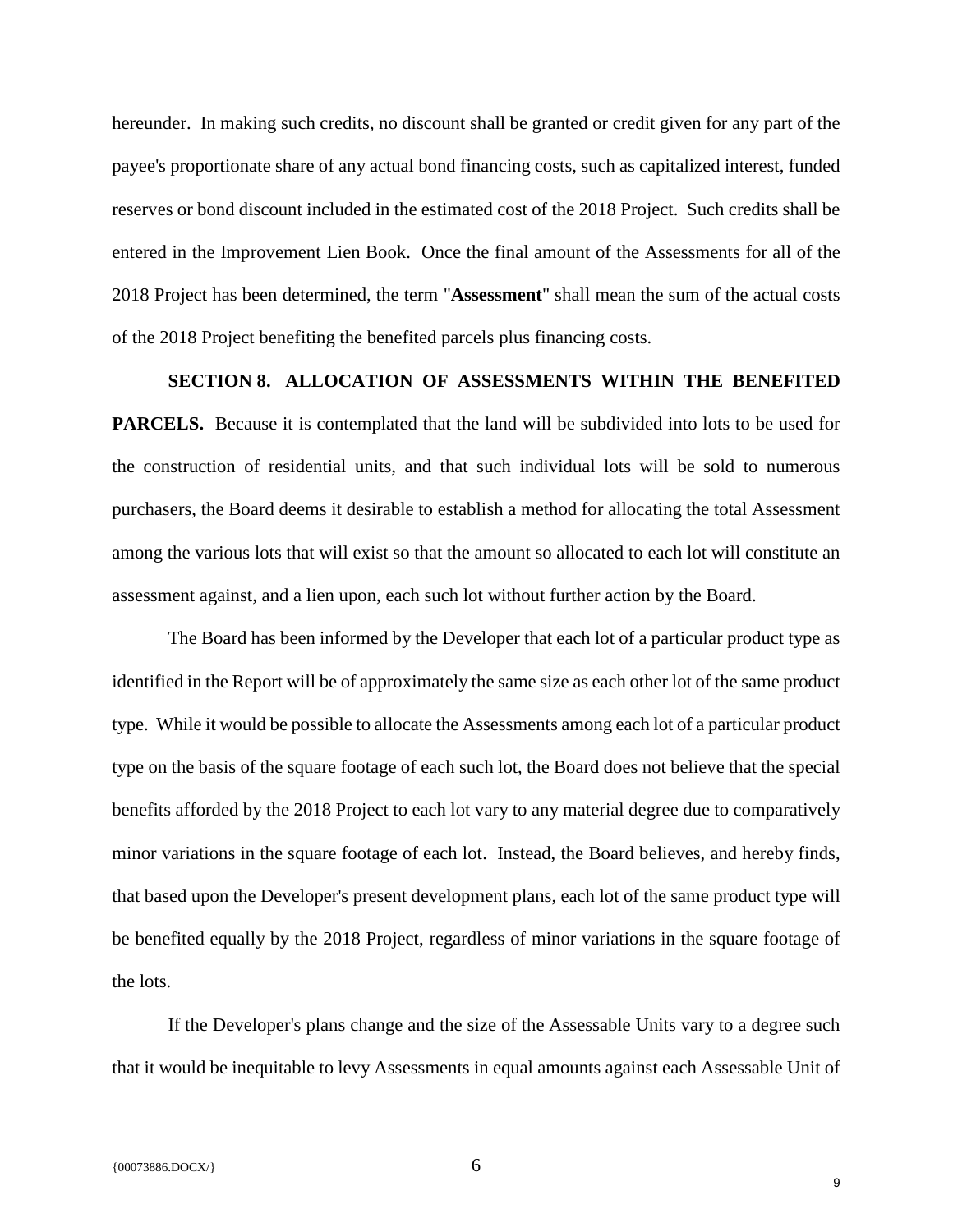the same product type, then the Board may, by a supplemental resolution, reallocate the Assessments against the Assessable Units on a more equitable basis and in doing so the Board may ignore minor variations among lots of substantially equal square footage; provided, however, that before adoption of any resolution the Board shall have obtained and filed with the Trustee: (i) an opinion of counsel acceptable to the District to the effect that the Assessments as reallocated were duly levied in accordance with applicable law, that the Assessments as reallocated, together with the interest and penalties, if any, thereon, will constitute a legal, valid and binding first lien on the Assessable Units as to which such Assessments were reallocated until paid in full, and that such lien is coequal with the lien of all state, county, district and municipal taxes and special assessments, and superior in dignity to all other liens, titles, and claims, whether then existing or thereafter created; and (ii) a certificate from the District's Methodology Consultant together with supporting schedule confirming that the aggregate cash flow from the reallocated Assessments is not less than the aggregate cash flow from the original Assessments.

If the Board reallocates Assessments as provided in the preceding paragraph, a certified copy of the supplemental resolution approving such reallocation shall be filed with the trustee for the Bonds (herein, the "Trustee) within 30 days after its adoption and a revised Assessment roll shall be prepared and shall be recorded in the Improvement Lien Book created pursuant hereto.

**SECTION 9. PAYMENT OF ASSESSMENTS.** At the end of the capitalized interest period referenced in the Report (if any), the Assessments for the Bonds shall be payable in substantially equal annual installments of principal and interest over a period of 30 years, in the principal amounts set forth in the Report attached hereto as **Exhibit "A"**, together with interest at the applicable coupon rate of the Bonds, such interest to be calculated on the basis of a three hundred sixty (360) day year consisting of twelve (12) months of thirty (30) days each, plus the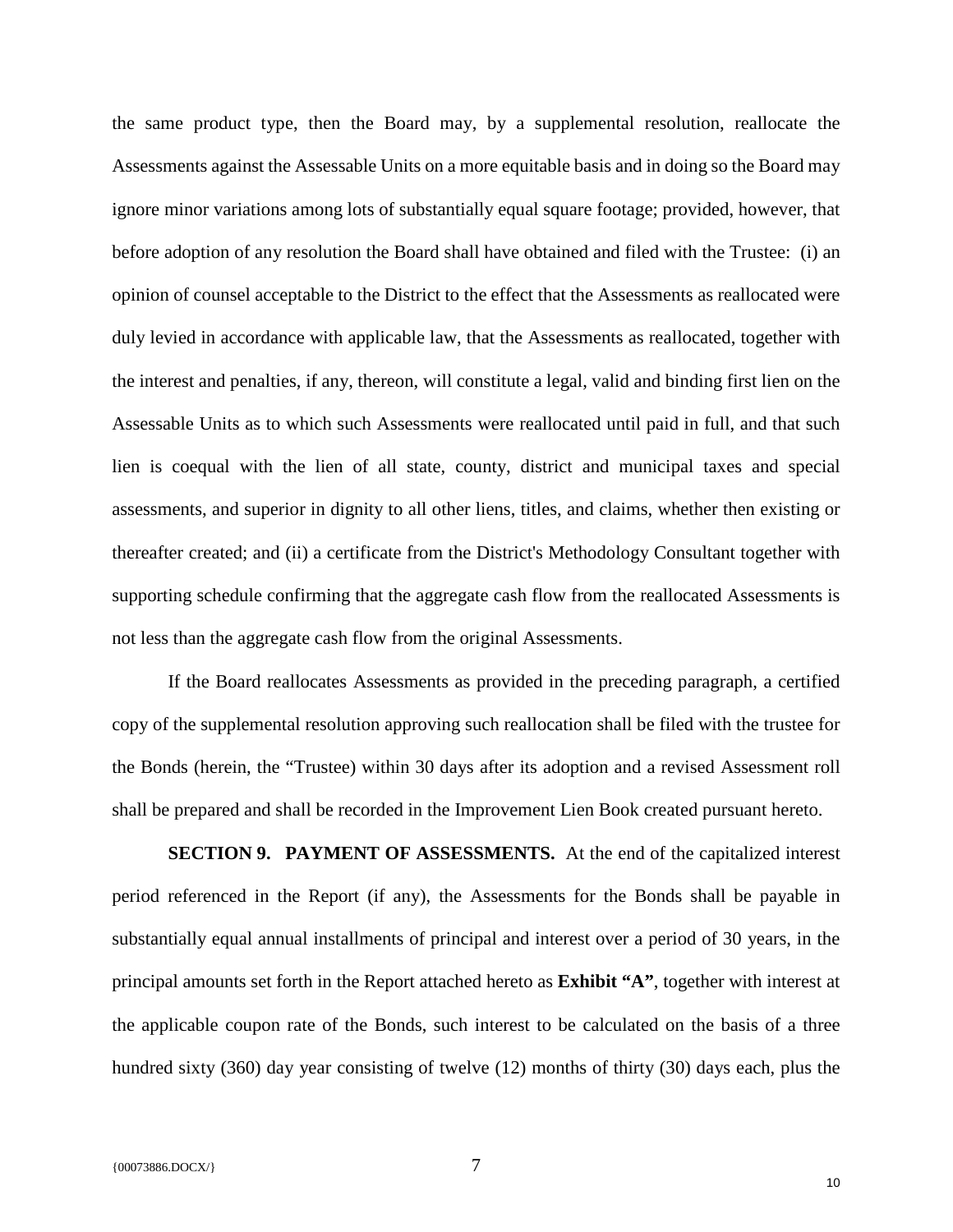District's costs of collection and assumed discounts for Assessments paid in November; provided, however, that any owner of land (unless waived in writing) against which an Assessment has been levied may pay the entire principal balance of such Assessment without interest at time within thirty days after the 2018 Project has been completed and the Board has adopted a resolution accepting the 2018 Project as provided by section 170.09, Florida Statutes. Any owner of land against which an Assessment has been levied may pay the principal balance of such Assessment, in whole at any time or in part one time, if there is also paid an amount equal to the interest that would otherwise be due on such balance to the earlier of the next succeeding November 1 or May 1, which is at least 45 days after the date of payment.

**SECTION 10. PAYMENT OF BONDS; REFUNDS FOR OVERPAYMENT.** Upon payment of all of the principal and interest on the Bonds secured by the Assessments, the Assessments theretofore securing the Bonds shall no longer be levied by the District. If, for any reason, Assessments are overpaid or excess Assessments are collected, or if, after repayment of the Bonds the Trustee makes payment to the District of excess amounts held by it for payment of the Bonds, such overpayment or excess amount or amounts shall be refunded to the person or entity who paid the Assessment.

**SECTION 11. PENALTIES, CHARGES, DISCOUNTS, AND COLLECTION PROCEDURES.** The Assessments shall be subject to a penalty at a rate of one percent (1%) per month if not paid when due under the provisions of Florida Statutes, Chapter 170 or the corresponding provisions of subsequent law. However, the District anticipates using the "uniform method for the levy, collection and enforcement of non-ad valorem assessment" as provided by Florida Statutes, Chapter 197 for the collection of the Assessments for the Bonds. Accordingly, the Assessments for the Bonds, shall be subject to all collection provisions to which non-ad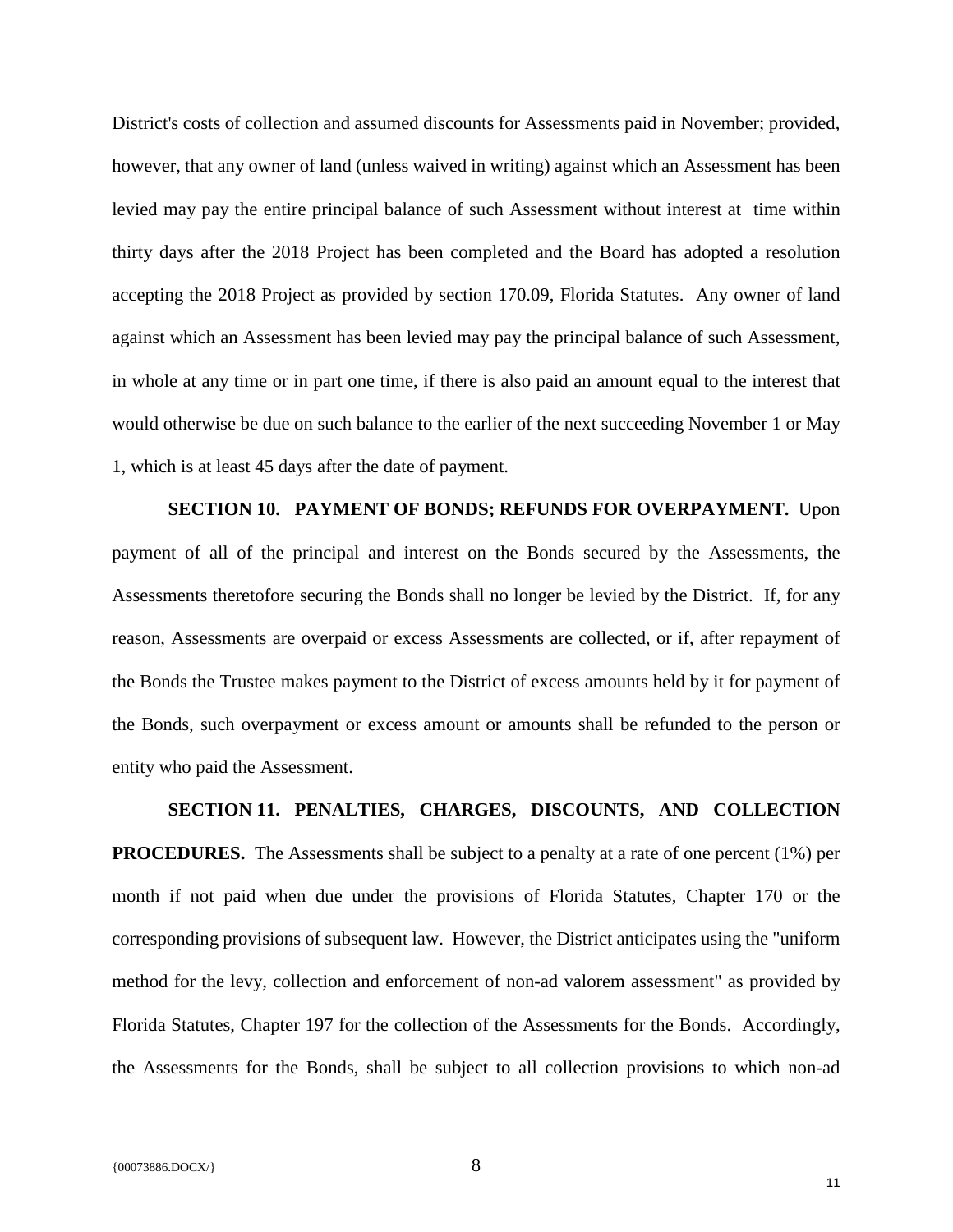valorem assessments must be subject in order to qualify for collection pursuant to Florida Statutes, Chapter 197, as such provisions now exist and as they may exist from time to time hereafter in Chapter 197 or in the corresponding provision of subsequent laws. Without limiting the foregoing, at the present time such collection provisions include provisions relating to discount for early payment, prepayment by installment method, deferred payment, penalty for delinquent payment, and issuance and sale of tax certificates and tax deeds for non-payment. With respect to the Assessments levied against any parcels owned by the Developer, the District may invoice and collect such Assessments directly from the Developer and not pursuant to Chapter 197. Any Assessments that are directly collected by the District shall be due and payable to the District on April 1 and October 1 of each year.

**SECTION 12. CONFIRMATION OF INTENTION TO ISSUE CAPTIAL IMPROVEMENT REVENUE BONDS.** The Board hereby confirms its intention to issue the Bonds, to provide funds, pending receipt of the Assessments, to pay all or a portion of the cost of the 2018 Project assessed against the specially benefited property.

**SECTION 13. SEVERABILITY.** If any Section or part of a Section of this resolution be declared invalid or unconstitutional, the validity, force and effect of any other Section or part of a Section of this resolution shall not thereby be affected or impaired unless it clearly appears that such other Section or part of a Section of this resolution is wholly or necessarily dependent upon the Section or part of a Section so held to be invalid or unconstitutional.

**SECTION 14. CONFLICTS.** All resolutions or parts thereof in conflict herewith are, to the extent of such conflict, superseded and repealed.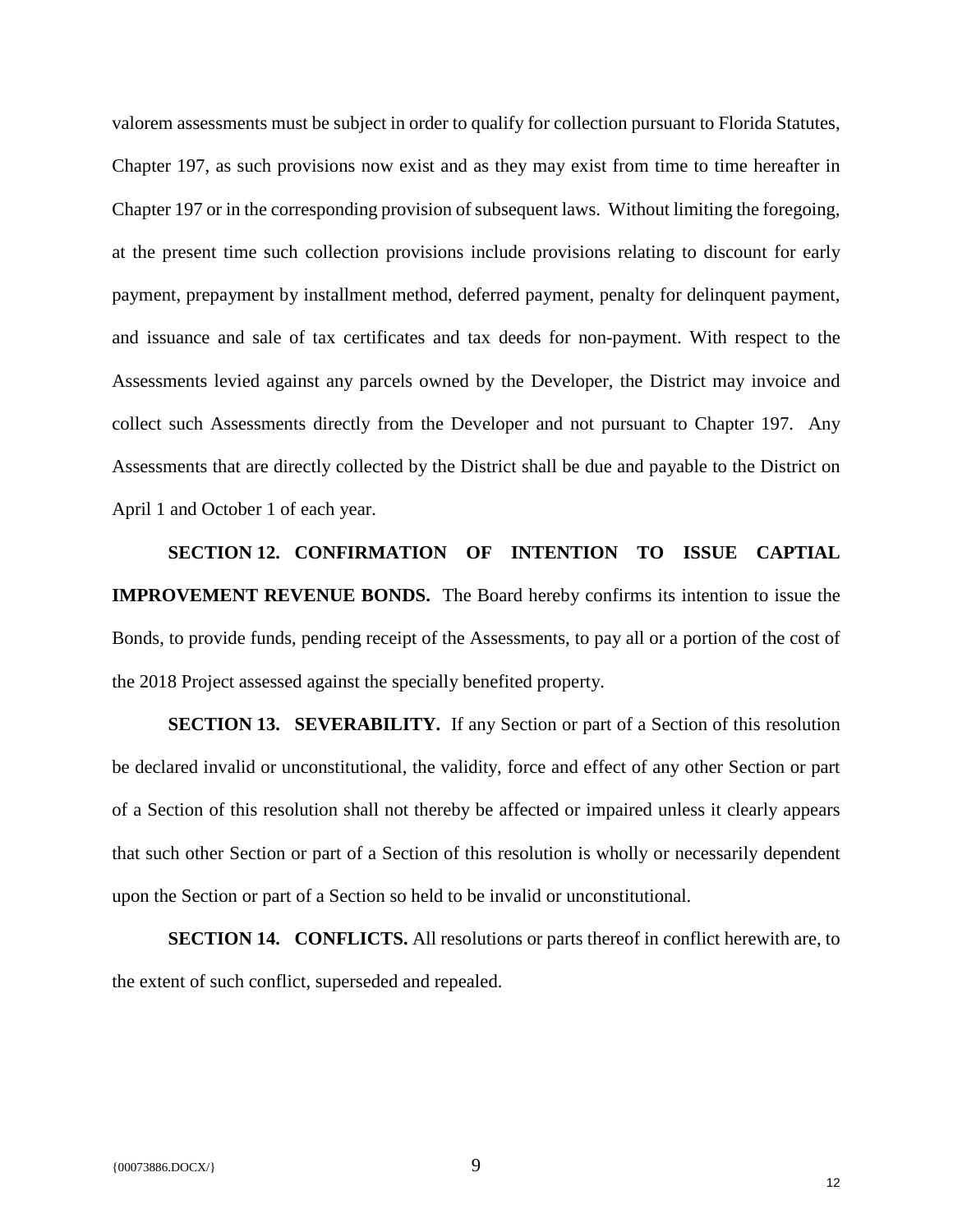**EFFECTIVE DATE.** This resolution shall become effective upon its adoption, this 6th day of December, 2018.

**Attest:**

**Creek Preserve Community Development District**

By:  $Name:$ 

By: Name:

Assistant Secretary

Chair of the Board of Supervisors

Exhibit A: Master Assessment Methodology Report dated October 18, 2018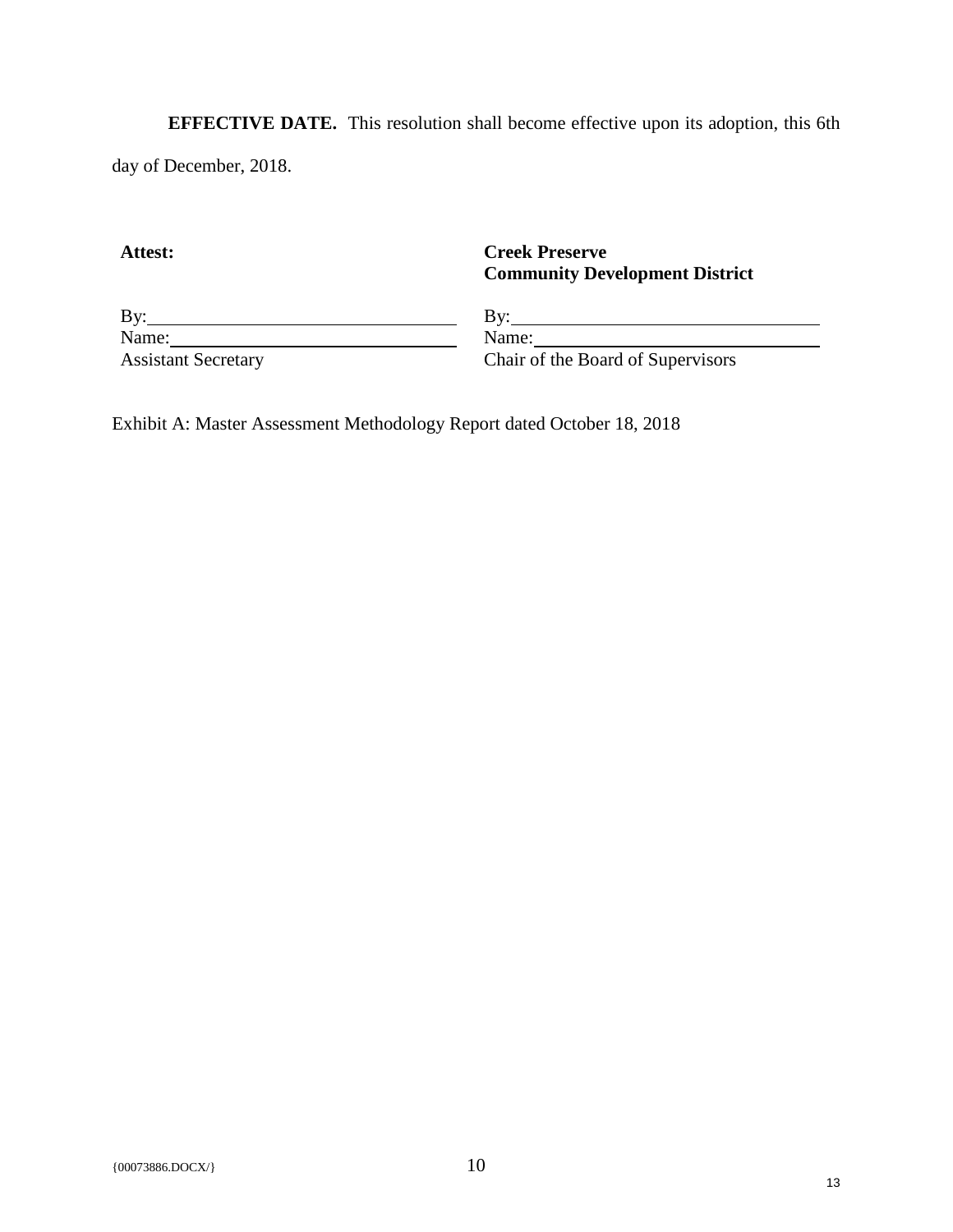# **RESOLUTION 2019-27**

**A RESOLUTION OF THE BOARD OF SUPERVISORS OF CREEK PRESERVE COMMUNITY DEVELOPMENT DISTRICT CANVASSING AND CERTIFYING THE RESULTS OF THE LANDOWNERS ELECTION OF SUPERVISORS HELD PURSUANT TO SECTION 190.006(2), FLORIDA STATUTES, ADDRESSING SEAT NUMBER DESIGNATIONS ON THE BOARD OF SUPERVISORS, AND PROVIDING AN EFFECTIVE DATE.**

**WHEREAS,** Creek Preserve Community Development District (the "District") is a local unit of special-purpose government created and existing pursuant to Chapter 190, Florida Statutes; and

**WHEREAS,** pursuant to Section 190.006(2), Florida Statutes, a landowners meeting is required to be held within 90 days of the District's creation and every two years following the creation of the District for the purpose of electing supervisors of the District; and

**WHEREAS,** following proper publication and notice thereof, on December 6, 2018, the owners of land within the District held a meeting for the purpose of electing supervisors to the District's Board of Supervisors ("Board"); and

**WHEREAS,** at the December 6, 2018 meeting, the below recited persons were duly elected by virtue of the votes cast in their respective favor; and

**WHEREAS,** the Board, by means of this Resolution, desires to canvas the votes, declare and certify the results of the landowner's election, and announce the Board Members, seat number designations on the Board.

# **NOW THEREFORE BE IT RESOLVED BY THE BOARD OF SUPERVISORS OF CREEK PRESERVE COMMUNITY DEVELOPMENT DISTRICT:**

**SECTION 1.** The recitals as stated above are true and correct and by this reference are incorporated into and form a material part of this Resolution.

**SECTION 2.** The following persons are found, certified, and declared to have been duly elected as Supervisors of and for the District, having been elected by the votes cast in their favor as shown below:

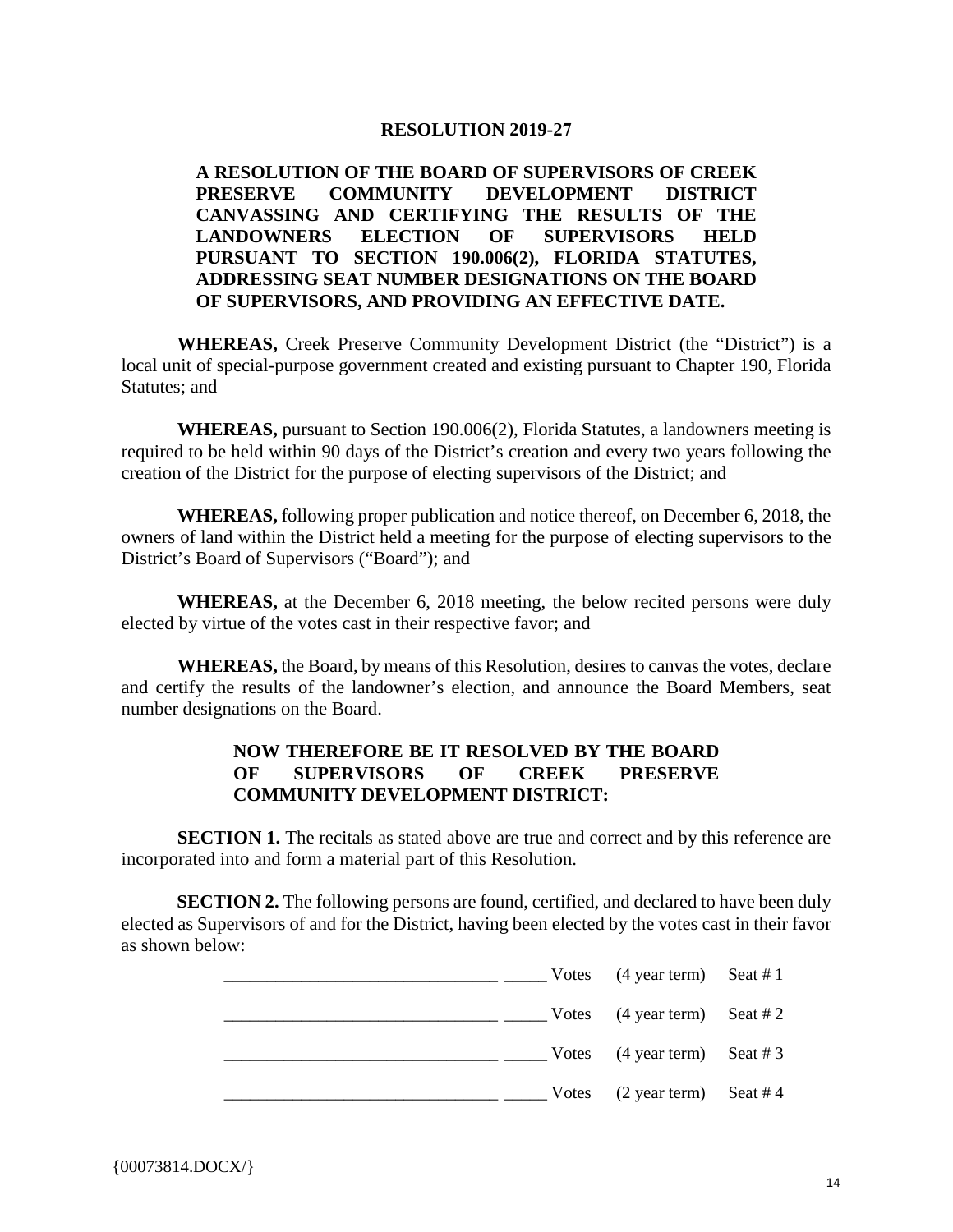|  | Votes $(2 \text{ year term})$ Seat # 5 |
|--|----------------------------------------|
|--|----------------------------------------|

**SECTION 3.** Said terms of office commence on December 6, 2018.

**SECTION 4.** If any provision of this Resolution is held to be illegal or invalid, the other provisions shall remain in full force and effect. To the extent the provisions of this Resolution conflict with the provisions of any other resolution of the District, the provisions of this Resolution shall prevail.

**PASSED AND ADOPTED** this 6th day of December, 2018.

## **ATTEST: CREEK PRESERVE COMMUNITY DEVELOPMENT DISTRICT**

Secretary/ Assistant Secretary Chair/ Vice Chair

Print Name: Print Name: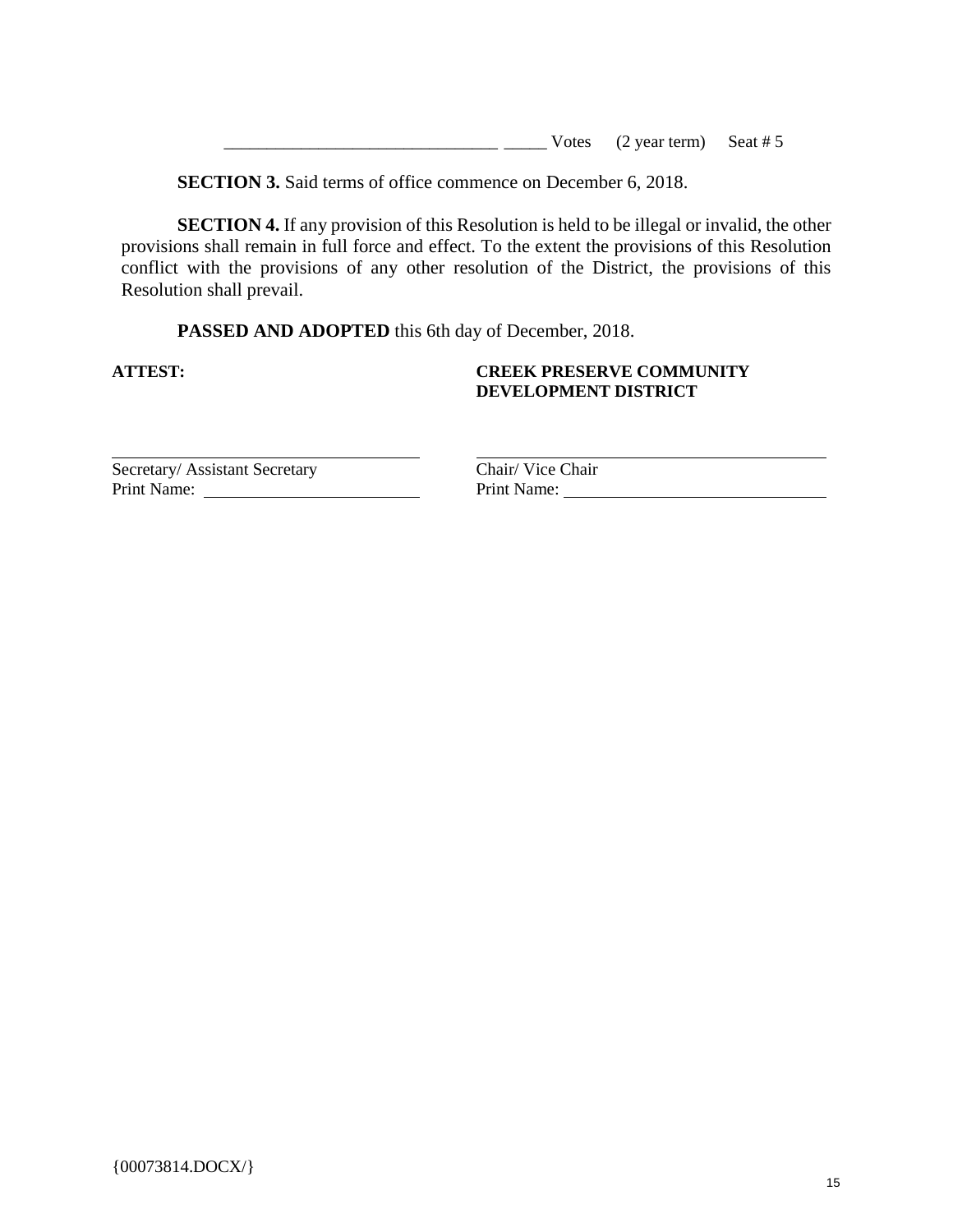## **RESOLUTION 2019-28**

# **A RESOLUTION OF THE BOARD OF SUPERVISORS DESIGNATING THE OFFICERS OF CREEK PRESERVE COMMUNITY DEVELOPMENT DISTRICT, AND PROVIDING FOR AN EFFECTIVE DATE.**

WHEREAS, Creek Preserve Community Development District (the "District"), is a local unit of special-purpose government created and existing pursuant to Chapter 190, Florida Statutes, being situated entirely within the County of Hillsborough; and

**WHEREAS,** the Board of Supervisors (hereinafter the "Board") now desires to designate the Officers of the District per F.S. 190.006(6).

# **NOW, THEREFORE, BE IT RESOLVED BY THE BOARD OF SUPERVISORS OF CREEK PRESERVE COMMUNITY DEVELOPMENT DISTRICT:**

1. The following persons are elected to the offices shown, to wit:

|                   | Chairman                   |
|-------------------|----------------------------|
|                   | Vice-Chairman              |
| <b>Brian Lamb</b> | Secretary                  |
| Eric Davidson     | Treasurer                  |
| Debby Nussel      | <b>Assistant Secretary</b> |
|                   | <b>Assistant Secretary</b> |
|                   | <b>Assistant Secretary</b> |
|                   | <b>Assistant Secretary</b> |

2. This Resolution shall become effective immediately upon its adoption.

# **PASSED AND ADOPTED THIS 6TH DAY OF DECEMBER, 2018**.

#### **ATTEST: CREEK PRESERVE COMMUNITY DEVELOPMENT DISTRICT**

Secretary/ Assistant Secretary Chair/ Vice Chair<br>
Print Name: Print Name: Print Name: Print Name: Print Name: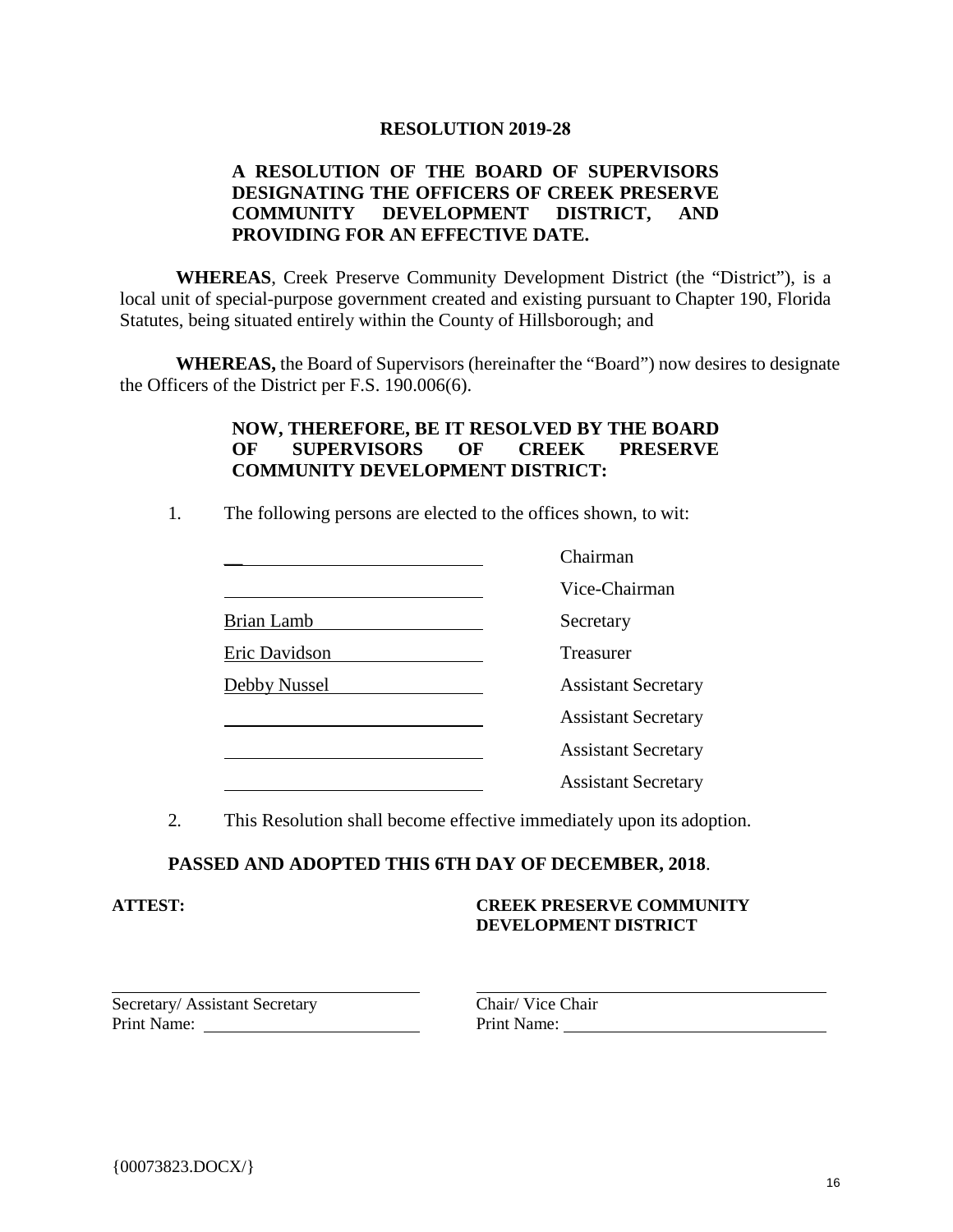# **CREEK PRESERVE COMMUNITY DEVELOPMENT DISTRICT**

| 1                                           |                                  | <b>October 18, 2018 Minutes of Special Organizational Meeting</b>                                                                                                                                                                                                   |
|---------------------------------------------|----------------------------------|---------------------------------------------------------------------------------------------------------------------------------------------------------------------------------------------------------------------------------------------------------------------|
| $\overline{c}$<br>3                         |                                  | <b>Minutes of the Special Organizational Meeting</b>                                                                                                                                                                                                                |
| $\overline{4}$<br>5<br>6<br>$\tau$<br>$8\,$ |                                  | The Special Organizational Meeting of the Board of Supervisors for the Creek Preserve<br>Community Development District was held on Thursday, October 18, 2018 at 9:00 a.m. at the<br>Offices of Meritus located at 2005 Pan Am Circle, Suite 120, Tampa, FL 33607. |
| $\overline{9}$<br>10<br>11                  | 1. CALL TO ORDER                 |                                                                                                                                                                                                                                                                     |
| 12<br>13<br>14                              | a.m.                             | Brian Lamb called the Special Organizational Meeting of the Board of Supervisors of the Creek<br>Preserve Community Development District to order on Thursday, October 18, 2018 at 9:00                                                                             |
| 15                                          |                                  |                                                                                                                                                                                                                                                                     |
| 16                                          |                                  | <b>Board Members Present and Constituting a Quorum:</b>                                                                                                                                                                                                             |
| 17                                          | <b>Jeff Hills</b>                | Supervisor<br>via speakerphone                                                                                                                                                                                                                                      |
| 18<br>19                                    | Ryan Motko<br><b>Nick Dister</b> | Supervisor                                                                                                                                                                                                                                                          |
| 20                                          | Albert Viera                     | Supervisor<br>Supervisor                                                                                                                                                                                                                                            |
| 21                                          |                                  |                                                                                                                                                                                                                                                                     |
| 22                                          | <b>Staff Members Present:</b>    |                                                                                                                                                                                                                                                                     |
| 23                                          | <b>Brian Lamb</b>                | Meritus                                                                                                                                                                                                                                                             |
|                                             |                                  | Meritus                                                                                                                                                                                                                                                             |
| 24<br>25                                    | Debby Nussel<br>John Vericker    |                                                                                                                                                                                                                                                                     |
| 26                                          | Kristen Schalter                 | <b>Straley Robin Vericker</b>                                                                                                                                                                                                                                       |
| 27                                          |                                  | <b>Straley Robin Vericker</b>                                                                                                                                                                                                                                       |
| 28<br>29                                    | Michelle Campbell                | <b>Eisenhower Property Group</b>                                                                                                                                                                                                                                    |
| 30<br>31                                    |                                  | There were no members of the general public in attendance.                                                                                                                                                                                                          |
| 32                                          |                                  |                                                                                                                                                                                                                                                                     |
| 33                                          | 2. PUBLIC COMMENT PERIOD         |                                                                                                                                                                                                                                                                     |
| 34                                          |                                  |                                                                                                                                                                                                                                                                     |
| 35                                          | There were no public comments.   |                                                                                                                                                                                                                                                                     |
| 36                                          |                                  |                                                                                                                                                                                                                                                                     |
| 37                                          |                                  |                                                                                                                                                                                                                                                                     |
| 38                                          |                                  | 3. ADMINISTER OATHS OF OFFICE TO BOARD ASSIGNED IN PETITION                                                                                                                                                                                                         |
| 39                                          |                                  |                                                                                                                                                                                                                                                                     |
| 40                                          |                                  | Mr. Lamb stated that Ryan Motko, Nick Dister, and Albert Viera had been sworn in before the                                                                                                                                                                         |
| 41                                          |                                  | meeting. Jeff Hills will not be voting at this meeting since he has not been sworn in.                                                                                                                                                                              |
| 42                                          |                                  |                                                                                                                                                                                                                                                                     |
| 43                                          |                                  |                                                                                                                                                                                                                                                                     |
| 44                                          |                                  |                                                                                                                                                                                                                                                                     |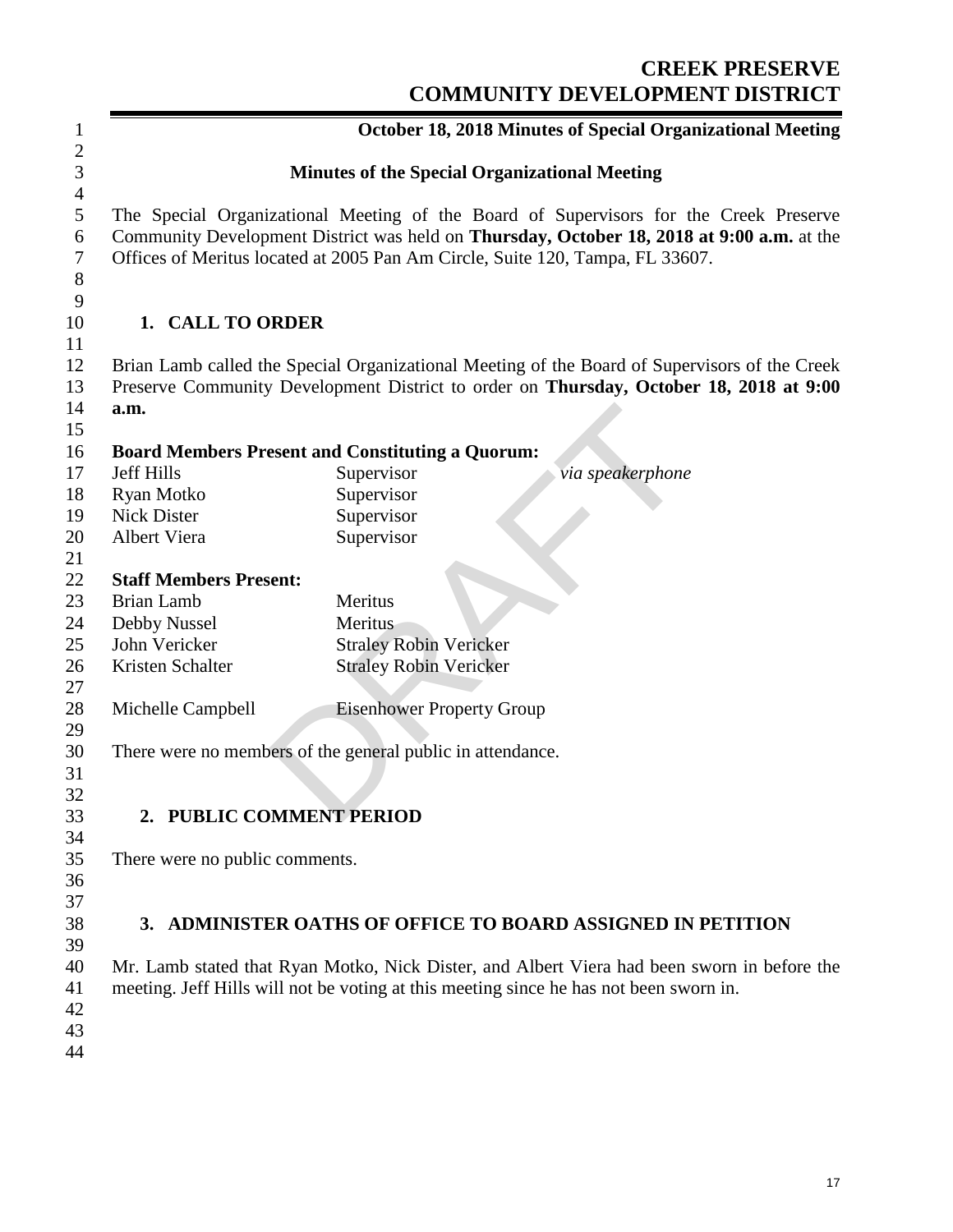| A. Overview of Forms, Sunshine Amendment, Code of Ethics, Supervisor<br><b>Responsibilities</b><br>Mr. Lamb stated that these Board members are aware of the Code of Ethics, Sunshine Laws, and<br>Supervisor responsibilities since they are already on several CDDs. Mr. Lamb reminded the<br>Board that if they ever have any questions to please let District Counsel know. Mr. Lamb stated<br>he will place the Oaths of Office in the Records of Proceeding.<br>5. APPOINTMENT OF OFFICERS - Resolution 2019-01<br>A. Chairman<br><b>B.</b> Vice Chairman<br>C. Secretary<br>D. Treasurer<br><b>E.</b> Assistant Secretaries<br>Mr. Lamb went over resolution. Supervisor Hills will serve as Chairman, Supervisor Dister will<br>serve as Vice Chair, Mr. Lamb will serve as Secretary, Eric Davidson from Meritus will serve as<br>Treasurer, and the rest of the Board will serve as Assistant Secretaries.<br><b>MOTION TO:</b><br>Approve Resolution 2019-01 as stated.<br>66<br><b>MADE BY:</b><br><b>Supervisor Motko</b><br>67<br><b>SECONDED BY:</b><br>68<br><b>Supervisor Viera</b><br><b>DISCUSSION:</b><br>None further<br>69<br><b>RESULT:</b><br>Called to Vote: Motion PASSED<br>3/0 - Motion Passed Unanimously<br>72<br>73<br><b>6. APPOINTMENT OF CONSULTANTS</b><br>74<br>75<br>A. Consider Appointment of District Manager/Assessment Consultant-Resolution<br>2019-02<br>76<br>77<br>78<br>Mr. Lamb went over the resolution for the appointment of District Manager and Assessment<br>79<br>Consultant.<br>80<br>B. Designation of Registered Agent/Office – Resolution 2019-03<br>81<br>82<br>83<br>Mr. Lamb went over the resolution which names Brian Lamb as Registered Agent.<br>84<br>85<br>C. Consider Appointment of District General Counsel – Resolution 2019-04<br>86<br>87<br>Mr. Lamb went over the resolution for District Counsel. | 45 | <b>4. SEAT NEW BOARD MEMBERS</b> |
|--------------------------------------------------------------------------------------------------------------------------------------------------------------------------------------------------------------------------------------------------------------------------------------------------------------------------------------------------------------------------------------------------------------------------------------------------------------------------------------------------------------------------------------------------------------------------------------------------------------------------------------------------------------------------------------------------------------------------------------------------------------------------------------------------------------------------------------------------------------------------------------------------------------------------------------------------------------------------------------------------------------------------------------------------------------------------------------------------------------------------------------------------------------------------------------------------------------------------------------------------------------------------------------------------------------------------------------------------------------------------------------------------------------------------------------------------------------------------------------------------------------------------------------------------------------------------------------------------------------------------------------------------------------------------------------------------------------------------------------------------------------------------------------------------------------------------------------------------------------------------------|----|----------------------------------|
|                                                                                                                                                                                                                                                                                                                                                                                                                                                                                                                                                                                                                                                                                                                                                                                                                                                                                                                                                                                                                                                                                                                                                                                                                                                                                                                                                                                                                                                                                                                                                                                                                                                                                                                                                                                                                                                                                | 46 |                                  |
|                                                                                                                                                                                                                                                                                                                                                                                                                                                                                                                                                                                                                                                                                                                                                                                                                                                                                                                                                                                                                                                                                                                                                                                                                                                                                                                                                                                                                                                                                                                                                                                                                                                                                                                                                                                                                                                                                | 47 |                                  |
|                                                                                                                                                                                                                                                                                                                                                                                                                                                                                                                                                                                                                                                                                                                                                                                                                                                                                                                                                                                                                                                                                                                                                                                                                                                                                                                                                                                                                                                                                                                                                                                                                                                                                                                                                                                                                                                                                | 48 |                                  |
|                                                                                                                                                                                                                                                                                                                                                                                                                                                                                                                                                                                                                                                                                                                                                                                                                                                                                                                                                                                                                                                                                                                                                                                                                                                                                                                                                                                                                                                                                                                                                                                                                                                                                                                                                                                                                                                                                | 49 |                                  |
|                                                                                                                                                                                                                                                                                                                                                                                                                                                                                                                                                                                                                                                                                                                                                                                                                                                                                                                                                                                                                                                                                                                                                                                                                                                                                                                                                                                                                                                                                                                                                                                                                                                                                                                                                                                                                                                                                | 50 |                                  |
|                                                                                                                                                                                                                                                                                                                                                                                                                                                                                                                                                                                                                                                                                                                                                                                                                                                                                                                                                                                                                                                                                                                                                                                                                                                                                                                                                                                                                                                                                                                                                                                                                                                                                                                                                                                                                                                                                | 51 |                                  |
|                                                                                                                                                                                                                                                                                                                                                                                                                                                                                                                                                                                                                                                                                                                                                                                                                                                                                                                                                                                                                                                                                                                                                                                                                                                                                                                                                                                                                                                                                                                                                                                                                                                                                                                                                                                                                                                                                | 52 |                                  |
|                                                                                                                                                                                                                                                                                                                                                                                                                                                                                                                                                                                                                                                                                                                                                                                                                                                                                                                                                                                                                                                                                                                                                                                                                                                                                                                                                                                                                                                                                                                                                                                                                                                                                                                                                                                                                                                                                | 53 |                                  |
|                                                                                                                                                                                                                                                                                                                                                                                                                                                                                                                                                                                                                                                                                                                                                                                                                                                                                                                                                                                                                                                                                                                                                                                                                                                                                                                                                                                                                                                                                                                                                                                                                                                                                                                                                                                                                                                                                | 54 |                                  |
|                                                                                                                                                                                                                                                                                                                                                                                                                                                                                                                                                                                                                                                                                                                                                                                                                                                                                                                                                                                                                                                                                                                                                                                                                                                                                                                                                                                                                                                                                                                                                                                                                                                                                                                                                                                                                                                                                | 55 |                                  |
|                                                                                                                                                                                                                                                                                                                                                                                                                                                                                                                                                                                                                                                                                                                                                                                                                                                                                                                                                                                                                                                                                                                                                                                                                                                                                                                                                                                                                                                                                                                                                                                                                                                                                                                                                                                                                                                                                | 56 |                                  |
|                                                                                                                                                                                                                                                                                                                                                                                                                                                                                                                                                                                                                                                                                                                                                                                                                                                                                                                                                                                                                                                                                                                                                                                                                                                                                                                                                                                                                                                                                                                                                                                                                                                                                                                                                                                                                                                                                | 57 |                                  |
|                                                                                                                                                                                                                                                                                                                                                                                                                                                                                                                                                                                                                                                                                                                                                                                                                                                                                                                                                                                                                                                                                                                                                                                                                                                                                                                                                                                                                                                                                                                                                                                                                                                                                                                                                                                                                                                                                | 58 |                                  |
|                                                                                                                                                                                                                                                                                                                                                                                                                                                                                                                                                                                                                                                                                                                                                                                                                                                                                                                                                                                                                                                                                                                                                                                                                                                                                                                                                                                                                                                                                                                                                                                                                                                                                                                                                                                                                                                                                | 59 |                                  |
|                                                                                                                                                                                                                                                                                                                                                                                                                                                                                                                                                                                                                                                                                                                                                                                                                                                                                                                                                                                                                                                                                                                                                                                                                                                                                                                                                                                                                                                                                                                                                                                                                                                                                                                                                                                                                                                                                | 60 |                                  |
|                                                                                                                                                                                                                                                                                                                                                                                                                                                                                                                                                                                                                                                                                                                                                                                                                                                                                                                                                                                                                                                                                                                                                                                                                                                                                                                                                                                                                                                                                                                                                                                                                                                                                                                                                                                                                                                                                | 61 |                                  |
|                                                                                                                                                                                                                                                                                                                                                                                                                                                                                                                                                                                                                                                                                                                                                                                                                                                                                                                                                                                                                                                                                                                                                                                                                                                                                                                                                                                                                                                                                                                                                                                                                                                                                                                                                                                                                                                                                | 62 |                                  |
|                                                                                                                                                                                                                                                                                                                                                                                                                                                                                                                                                                                                                                                                                                                                                                                                                                                                                                                                                                                                                                                                                                                                                                                                                                                                                                                                                                                                                                                                                                                                                                                                                                                                                                                                                                                                                                                                                | 63 |                                  |
|                                                                                                                                                                                                                                                                                                                                                                                                                                                                                                                                                                                                                                                                                                                                                                                                                                                                                                                                                                                                                                                                                                                                                                                                                                                                                                                                                                                                                                                                                                                                                                                                                                                                                                                                                                                                                                                                                | 64 |                                  |
|                                                                                                                                                                                                                                                                                                                                                                                                                                                                                                                                                                                                                                                                                                                                                                                                                                                                                                                                                                                                                                                                                                                                                                                                                                                                                                                                                                                                                                                                                                                                                                                                                                                                                                                                                                                                                                                                                | 65 |                                  |
|                                                                                                                                                                                                                                                                                                                                                                                                                                                                                                                                                                                                                                                                                                                                                                                                                                                                                                                                                                                                                                                                                                                                                                                                                                                                                                                                                                                                                                                                                                                                                                                                                                                                                                                                                                                                                                                                                |    |                                  |
|                                                                                                                                                                                                                                                                                                                                                                                                                                                                                                                                                                                                                                                                                                                                                                                                                                                                                                                                                                                                                                                                                                                                                                                                                                                                                                                                                                                                                                                                                                                                                                                                                                                                                                                                                                                                                                                                                |    |                                  |
|                                                                                                                                                                                                                                                                                                                                                                                                                                                                                                                                                                                                                                                                                                                                                                                                                                                                                                                                                                                                                                                                                                                                                                                                                                                                                                                                                                                                                                                                                                                                                                                                                                                                                                                                                                                                                                                                                |    |                                  |
|                                                                                                                                                                                                                                                                                                                                                                                                                                                                                                                                                                                                                                                                                                                                                                                                                                                                                                                                                                                                                                                                                                                                                                                                                                                                                                                                                                                                                                                                                                                                                                                                                                                                                                                                                                                                                                                                                |    |                                  |
|                                                                                                                                                                                                                                                                                                                                                                                                                                                                                                                                                                                                                                                                                                                                                                                                                                                                                                                                                                                                                                                                                                                                                                                                                                                                                                                                                                                                                                                                                                                                                                                                                                                                                                                                                                                                                                                                                |    |                                  |
|                                                                                                                                                                                                                                                                                                                                                                                                                                                                                                                                                                                                                                                                                                                                                                                                                                                                                                                                                                                                                                                                                                                                                                                                                                                                                                                                                                                                                                                                                                                                                                                                                                                                                                                                                                                                                                                                                | 70 |                                  |
|                                                                                                                                                                                                                                                                                                                                                                                                                                                                                                                                                                                                                                                                                                                                                                                                                                                                                                                                                                                                                                                                                                                                                                                                                                                                                                                                                                                                                                                                                                                                                                                                                                                                                                                                                                                                                                                                                | 71 |                                  |
|                                                                                                                                                                                                                                                                                                                                                                                                                                                                                                                                                                                                                                                                                                                                                                                                                                                                                                                                                                                                                                                                                                                                                                                                                                                                                                                                                                                                                                                                                                                                                                                                                                                                                                                                                                                                                                                                                |    |                                  |
|                                                                                                                                                                                                                                                                                                                                                                                                                                                                                                                                                                                                                                                                                                                                                                                                                                                                                                                                                                                                                                                                                                                                                                                                                                                                                                                                                                                                                                                                                                                                                                                                                                                                                                                                                                                                                                                                                |    |                                  |
|                                                                                                                                                                                                                                                                                                                                                                                                                                                                                                                                                                                                                                                                                                                                                                                                                                                                                                                                                                                                                                                                                                                                                                                                                                                                                                                                                                                                                                                                                                                                                                                                                                                                                                                                                                                                                                                                                |    |                                  |
|                                                                                                                                                                                                                                                                                                                                                                                                                                                                                                                                                                                                                                                                                                                                                                                                                                                                                                                                                                                                                                                                                                                                                                                                                                                                                                                                                                                                                                                                                                                                                                                                                                                                                                                                                                                                                                                                                |    |                                  |
|                                                                                                                                                                                                                                                                                                                                                                                                                                                                                                                                                                                                                                                                                                                                                                                                                                                                                                                                                                                                                                                                                                                                                                                                                                                                                                                                                                                                                                                                                                                                                                                                                                                                                                                                                                                                                                                                                |    |                                  |
|                                                                                                                                                                                                                                                                                                                                                                                                                                                                                                                                                                                                                                                                                                                                                                                                                                                                                                                                                                                                                                                                                                                                                                                                                                                                                                                                                                                                                                                                                                                                                                                                                                                                                                                                                                                                                                                                                |    |                                  |
|                                                                                                                                                                                                                                                                                                                                                                                                                                                                                                                                                                                                                                                                                                                                                                                                                                                                                                                                                                                                                                                                                                                                                                                                                                                                                                                                                                                                                                                                                                                                                                                                                                                                                                                                                                                                                                                                                |    |                                  |
|                                                                                                                                                                                                                                                                                                                                                                                                                                                                                                                                                                                                                                                                                                                                                                                                                                                                                                                                                                                                                                                                                                                                                                                                                                                                                                                                                                                                                                                                                                                                                                                                                                                                                                                                                                                                                                                                                |    |                                  |
|                                                                                                                                                                                                                                                                                                                                                                                                                                                                                                                                                                                                                                                                                                                                                                                                                                                                                                                                                                                                                                                                                                                                                                                                                                                                                                                                                                                                                                                                                                                                                                                                                                                                                                                                                                                                                                                                                |    |                                  |
|                                                                                                                                                                                                                                                                                                                                                                                                                                                                                                                                                                                                                                                                                                                                                                                                                                                                                                                                                                                                                                                                                                                                                                                                                                                                                                                                                                                                                                                                                                                                                                                                                                                                                                                                                                                                                                                                                |    |                                  |
|                                                                                                                                                                                                                                                                                                                                                                                                                                                                                                                                                                                                                                                                                                                                                                                                                                                                                                                                                                                                                                                                                                                                                                                                                                                                                                                                                                                                                                                                                                                                                                                                                                                                                                                                                                                                                                                                                |    |                                  |
|                                                                                                                                                                                                                                                                                                                                                                                                                                                                                                                                                                                                                                                                                                                                                                                                                                                                                                                                                                                                                                                                                                                                                                                                                                                                                                                                                                                                                                                                                                                                                                                                                                                                                                                                                                                                                                                                                |    |                                  |
|                                                                                                                                                                                                                                                                                                                                                                                                                                                                                                                                                                                                                                                                                                                                                                                                                                                                                                                                                                                                                                                                                                                                                                                                                                                                                                                                                                                                                                                                                                                                                                                                                                                                                                                                                                                                                                                                                |    |                                  |
|                                                                                                                                                                                                                                                                                                                                                                                                                                                                                                                                                                                                                                                                                                                                                                                                                                                                                                                                                                                                                                                                                                                                                                                                                                                                                                                                                                                                                                                                                                                                                                                                                                                                                                                                                                                                                                                                                |    |                                  |
|                                                                                                                                                                                                                                                                                                                                                                                                                                                                                                                                                                                                                                                                                                                                                                                                                                                                                                                                                                                                                                                                                                                                                                                                                                                                                                                                                                                                                                                                                                                                                                                                                                                                                                                                                                                                                                                                                |    |                                  |
|                                                                                                                                                                                                                                                                                                                                                                                                                                                                                                                                                                                                                                                                                                                                                                                                                                                                                                                                                                                                                                                                                                                                                                                                                                                                                                                                                                                                                                                                                                                                                                                                                                                                                                                                                                                                                                                                                |    |                                  |
|                                                                                                                                                                                                                                                                                                                                                                                                                                                                                                                                                                                                                                                                                                                                                                                                                                                                                                                                                                                                                                                                                                                                                                                                                                                                                                                                                                                                                                                                                                                                                                                                                                                                                                                                                                                                                                                                                | 88 |                                  |
|                                                                                                                                                                                                                                                                                                                                                                                                                                                                                                                                                                                                                                                                                                                                                                                                                                                                                                                                                                                                                                                                                                                                                                                                                                                                                                                                                                                                                                                                                                                                                                                                                                                                                                                                                                                                                                                                                | 89 |                                  |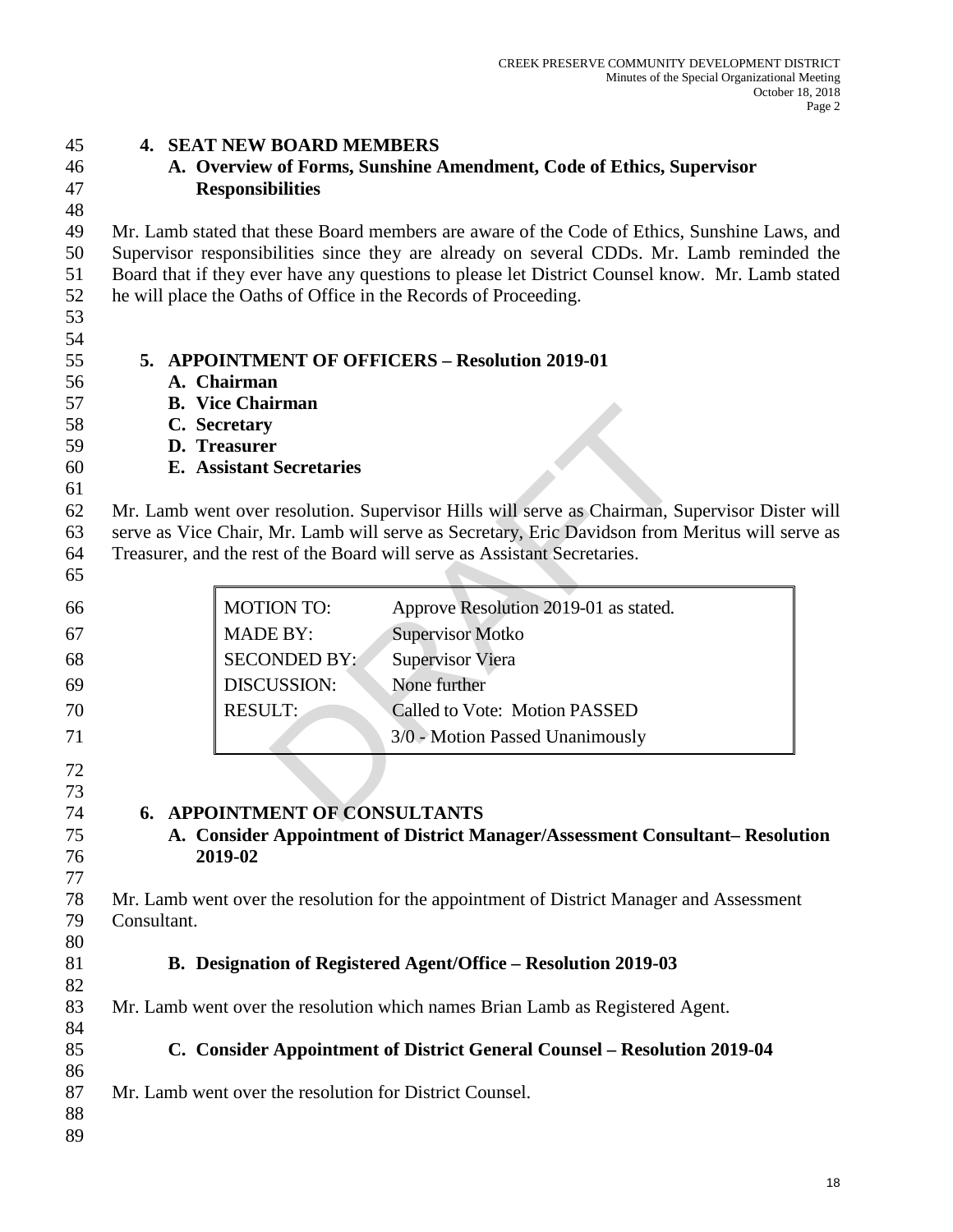|                     | D. Consider Appointment of Interim District Engineer - By Motion<br>i. Authorize RFQ for District Engineer                                                                                                                                                                                                                                                                                |
|---------------------|-------------------------------------------------------------------------------------------------------------------------------------------------------------------------------------------------------------------------------------------------------------------------------------------------------------------------------------------------------------------------------------------|
|                     | Mr. Lamb went over the appointment of interim District Engineer and RFQ for District Engineer.                                                                                                                                                                                                                                                                                            |
|                     |                                                                                                                                                                                                                                                                                                                                                                                           |
|                     | E. Consider Appointment of Bond Counsel - Akerman LLP                                                                                                                                                                                                                                                                                                                                     |
|                     |                                                                                                                                                                                                                                                                                                                                                                                           |
|                     |                                                                                                                                                                                                                                                                                                                                                                                           |
|                     | F. Consider Appointment of Investment Banker - FMS Bonds                                                                                                                                                                                                                                                                                                                                  |
|                     |                                                                                                                                                                                                                                                                                                                                                                                           |
|                     |                                                                                                                                                                                                                                                                                                                                                                                           |
|                     |                                                                                                                                                                                                                                                                                                                                                                                           |
|                     |                                                                                                                                                                                                                                                                                                                                                                                           |
|                     |                                                                                                                                                                                                                                                                                                                                                                                           |
|                     | Approve Section 6 as reviewed in substantial form                                                                                                                                                                                                                                                                                                                                         |
|                     | with review by the Chair.                                                                                                                                                                                                                                                                                                                                                                 |
| <b>MADE BY:</b>     | <b>Supervisor Dister</b>                                                                                                                                                                                                                                                                                                                                                                  |
| <b>SECONDED BY:</b> | <b>Supervisor Motko</b>                                                                                                                                                                                                                                                                                                                                                                   |
| DISCUSSION:         | None further                                                                                                                                                                                                                                                                                                                                                                              |
| <b>RESULT:</b>      | Called to Vote: Motion PASSED                                                                                                                                                                                                                                                                                                                                                             |
|                     | 3/0 - Motion Passed Unanimously                                                                                                                                                                                                                                                                                                                                                           |
|                     |                                                                                                                                                                                                                                                                                                                                                                                           |
|                     |                                                                                                                                                                                                                                                                                                                                                                                           |
|                     |                                                                                                                                                                                                                                                                                                                                                                                           |
|                     |                                                                                                                                                                                                                                                                                                                                                                                           |
|                     | Mr. Lamb went over the resolution and will have Counsel file it for public record.                                                                                                                                                                                                                                                                                                        |
|                     |                                                                                                                                                                                                                                                                                                                                                                                           |
|                     | B. Consider Policy of Compensation for Board Members - Resolution 2019-06                                                                                                                                                                                                                                                                                                                 |
|                     | Mr. Lamb went over the resolution. The Board agreed that they will not receive compensation.                                                                                                                                                                                                                                                                                              |
|                     |                                                                                                                                                                                                                                                                                                                                                                                           |
|                     | C. Consider Policy of Reimbursement of District Travel Expenses - Resolution                                                                                                                                                                                                                                                                                                              |
|                     |                                                                                                                                                                                                                                                                                                                                                                                           |
|                     |                                                                                                                                                                                                                                                                                                                                                                                           |
|                     |                                                                                                                                                                                                                                                                                                                                                                                           |
|                     | D. Consider Designation of Local Records Officer - Resolution 2019-08                                                                                                                                                                                                                                                                                                                     |
|                     |                                                                                                                                                                                                                                                                                                                                                                                           |
|                     | Mr. Lamb went over the resolution, naming the Meritus office as the local records office.                                                                                                                                                                                                                                                                                                 |
|                     |                                                                                                                                                                                                                                                                                                                                                                                           |
|                     | Mr. Lamb went over the appointment of Bound Counsel.<br>Mr. Lamb went over the appointment of Investment Banker.<br>G. Consider Appointment of Trustee – US Bank<br>Mr. Lamb went over the appointment of Trustee.<br><b>MOTION TO:</b><br>7. BUSINESS MATTERS<br>A. Approve Notice of Establishment – Resolution 2019-05<br>2019-07<br>Mr. Lamb went over the resolution with the Board. |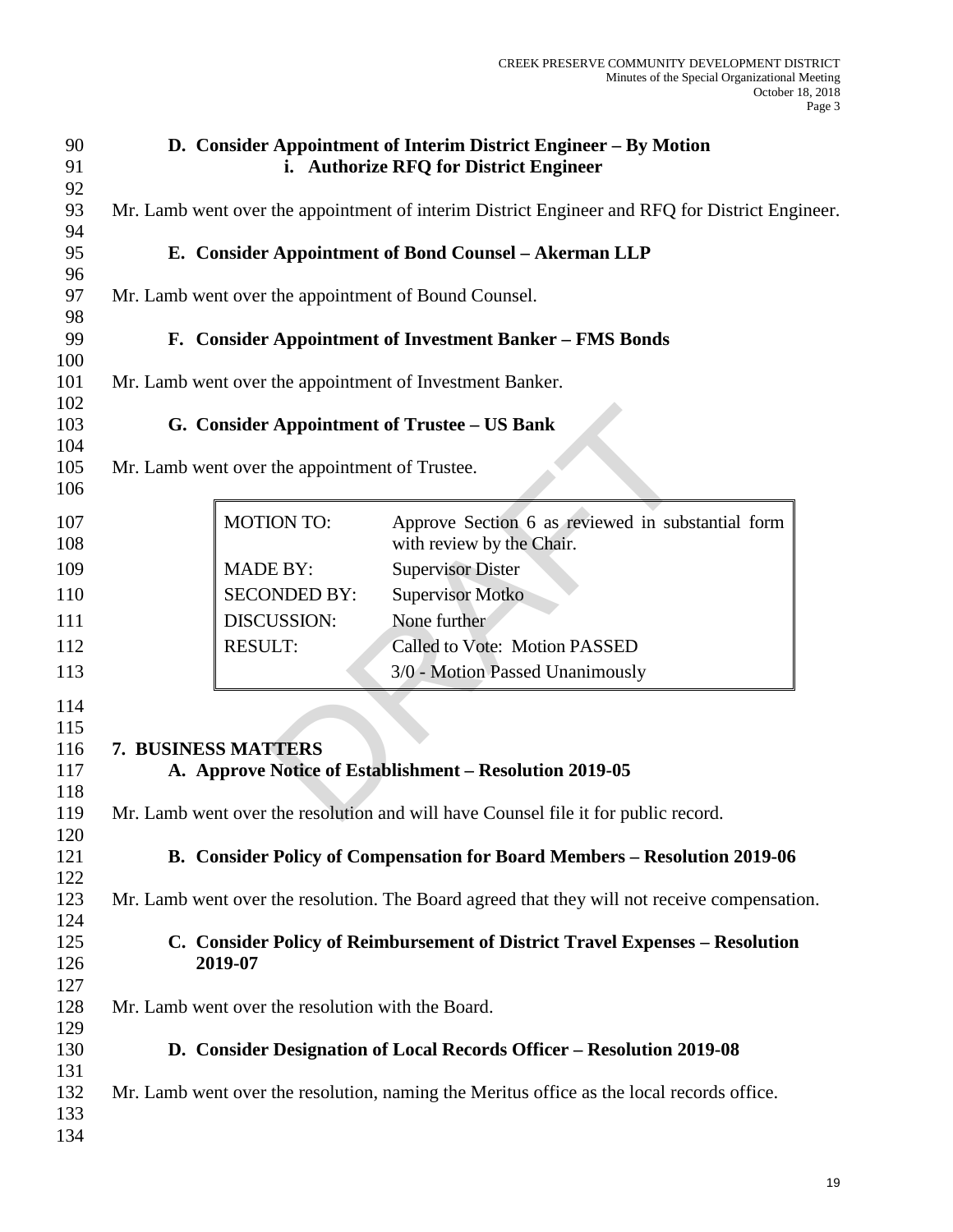| 135        |                      | E. Consider District Records Retention Schedule - Resolution 2019-09                          |
|------------|----------------------|-----------------------------------------------------------------------------------------------|
| 136        |                      |                                                                                               |
| 137        |                      | Mr. Lamb went over the resolution with the Board.                                             |
| 138<br>139 |                      | F. Consider Fiscal Year 2019 Regular Meeting Schedule and Location - Resolution               |
| 140        |                      | 2019-10                                                                                       |
| 141<br>142 |                      | Mr. Lamb went over the resolution and meeting dates with the Board.                           |
| 143<br>144 |                      | G. Consider Landowners' Meeting Date, Time, and Location - Resolution 2019-11                 |
| 145        |                      |                                                                                               |
| 146<br>147 | 6, 2018 at 1:45 p.m. | Mr. Lamb went over the resolution. He stated that the Landowners Election will be on December |
| 148        |                      |                                                                                               |
| 149        |                      | H. Consider Proposed FY 2019 Annual Budget & Set Public Hearing - Resolution                  |
| 150        |                      | 2019-12                                                                                       |
| 151        |                      |                                                                                               |
| 152<br>153 |                      | Mr. Lamb went over the resolution. The Public Hearing will be held on January 3, 2019.        |
| 154        | I.                   | <b>Consider FY 2019 Developer Funding Agreement</b>                                           |
| 155        |                      |                                                                                               |
| 156<br>157 |                      | Mr. Lamb went over the Developer Funding Agreement.                                           |
| 158        |                      | J. Set Public Hearing for Uniform Method of Collections - Resolution 2019-13                  |
| 159<br>160 |                      | Mr. Lamb went over the resolution. The public hearing will be held on January 3, 2019.        |
| 161        |                      |                                                                                               |
| 162<br>163 |                      | K. Consider Rules of Procedure & Setting Public Hearing - Resolution 2019-14                  |
| 164<br>165 |                      | Mr. Lamb went over the resolution. The public hearing will be held on January 3, 2019.        |
| 166        |                      | L. Consider Policy Re: Support & Legal Defense for Board & Staff - Resolution                 |
| 167        |                      | 2019-15                                                                                       |
| 168        |                      |                                                                                               |
| 169        |                      | Mr. Lamb went over the resolution with the Board.                                             |
| 170        |                      |                                                                                               |
| 171        |                      | M. Authorization to Obtain General Liability and Public Officers Insurance - By               |
| 172        |                      | <b>Motion</b>                                                                                 |
| 173        |                      |                                                                                               |
| 174        |                      | Mr. Lamb went over the cost to obtain general liability and public officers insurance.        |
| 175<br>176 |                      | N. Consider Designation of a Qualified Public Depository - Resolution 2019-16                 |
| 177        |                      |                                                                                               |
| 178<br>179 |                      | Mr. Lamb went over the resolution, naming SunTrust as the Qualified Public Depository.        |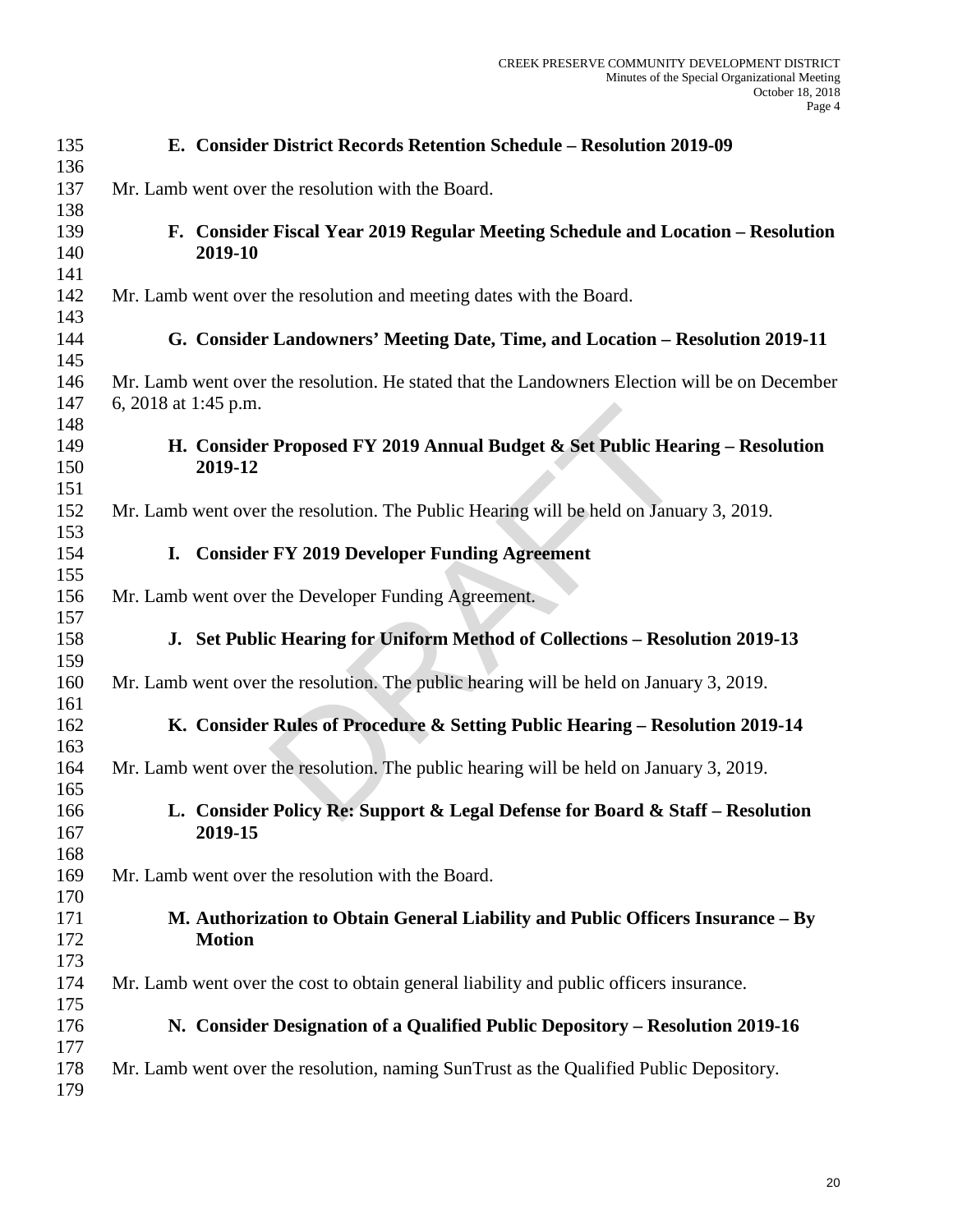| 180        |         |                                                      |                                                                                            |
|------------|---------|------------------------------------------------------|--------------------------------------------------------------------------------------------|
| 181        |         |                                                      | O. Authorization of Signatories - Resolution 2019-17                                       |
| 182        |         |                                                      |                                                                                            |
| 183        |         | Mr. Lamb went over the resolution.                   |                                                                                            |
| 184        |         |                                                      |                                                                                            |
| 185        |         |                                                      | P. Authorization to Disburse Funds for Expenses - Resolution 2019-18                       |
| 186        |         |                                                      |                                                                                            |
| 187        |         | Mr. Lamb went over the resolution.                   |                                                                                            |
| 188        |         |                                                      |                                                                                            |
| 189        |         |                                                      | Q. Consideration Adoption of Investment Policy - Resolution 2019-19                        |
| 190        |         |                                                      |                                                                                            |
| 191        |         | Mr. Lamb went over the resolution.                   |                                                                                            |
| 192        |         |                                                      |                                                                                            |
| 193        |         |                                                      | R. Consider Approval of Florida Statewide Mutual Aid Agreement - Resolution                |
| 194        |         | 2019-20                                              |                                                                                            |
| 195        |         |                                                      |                                                                                            |
| 196        |         | Mr. Lamb went over the resolution.                   |                                                                                            |
| 197        |         |                                                      |                                                                                            |
| 198        |         |                                                      | S. Consider Provisions for Public Comments - Resolution 2019-21                            |
| 199        |         |                                                      |                                                                                            |
| 200        |         | Mr. Lamb went over the resolution.                   |                                                                                            |
| 201        |         |                                                      |                                                                                            |
| 202        |         | T. Consider Plat Approval – By Motion                |                                                                                            |
| 203        |         |                                                      |                                                                                            |
| 204<br>205 |         | Mr. Lamb went over the Plat Approval with the Board. |                                                                                            |
|            |         |                                                      |                                                                                            |
| 206        |         | <b>MOTION TO:</b>                                    | Approve Section 7 as reviewed and suggested.                                               |
| 207        |         | <b>MADE BY:</b>                                      | <b>Supervisor Dister</b>                                                                   |
| 208        |         | <b>SECONDED BY:</b>                                  | <b>Supervisor Viera</b>                                                                    |
| 209        |         | DISCUSSION:                                          | None further                                                                               |
|            |         |                                                      |                                                                                            |
| 210        |         | <b>RESULT:</b>                                       | Called to Vote: Motion PASSED                                                              |
| 211        |         |                                                      | 3/0 - Motion Passed Unanimously                                                            |
| 212        |         |                                                      |                                                                                            |
| 213        |         |                                                      |                                                                                            |
| 214        |         |                                                      | 8. PRELIMINARY REPORT PRESENTATION - ASSESSMENT BONDS                                      |
| 215        |         | A. Preliminary Validation Report of Engineer         |                                                                                            |
| 216        |         |                                                      |                                                                                            |
| 217        |         |                                                      | Mr. Lamb went over the Engineer Report dated October 8, 2018. He went over the cost in the |
| 218        | report. |                                                      |                                                                                            |
| 219        |         |                                                      |                                                                                            |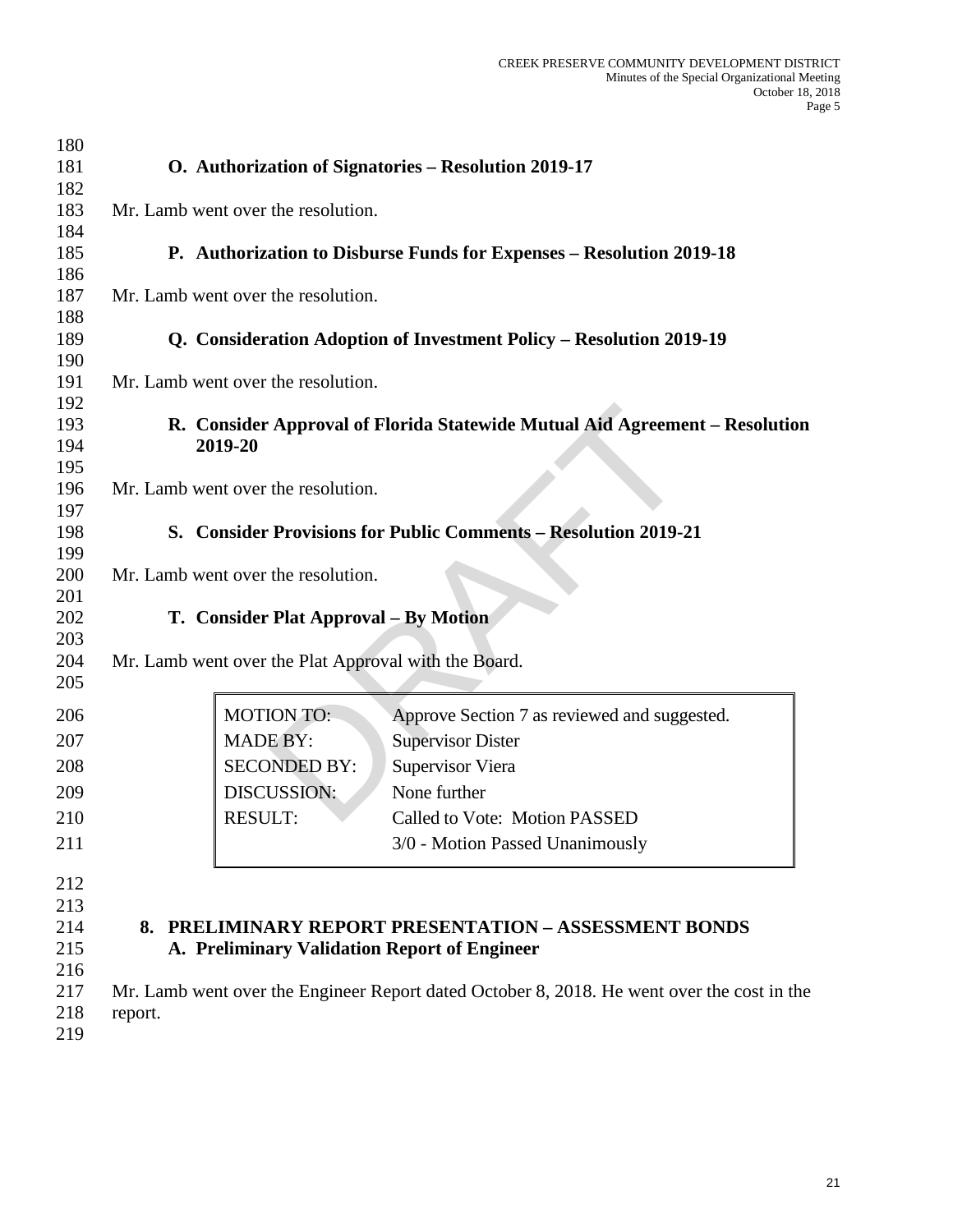| 221<br><b>MOTION TO:</b><br>222<br>Engineer in substantial form.<br>223<br><b>MADE BY:</b><br><b>Supervisor Dister</b><br>224<br><b>SECONDED BY:</b><br><b>Supervisor Viera</b><br>None further<br>DISCUSSION:<br>225<br>226<br><b>RESULT:</b><br>Called to Vote: Motion PASSED<br>227<br>3/0 - Motion Passed Unanimously<br>228<br>229<br><b>B. Preliminary Assessment Bond Validation Report</b><br>230<br>231<br>Mr. Lamb went over the report and cost.<br>232<br>233<br><b>MOTION TO:</b><br>Preliminary<br>the<br>Approve<br>Assessment<br>Validation Report in substantial form.<br>234<br>235<br><b>MADE BY:</b><br><b>Supervisor Dister</b><br>236<br><b>SECONDED BY:</b><br><b>Supervisor Motko</b><br>237<br>None further<br>DISCUSSION:<br>238<br><b>RESULT:</b><br>Called to Vote: Motion PASSED<br>239<br>3/0 - Motion Passed Unanimously<br>240<br>C. Authorizing Issuance of Bonds/Filing of Validation Complaint - Resolution<br>241<br>2019-22<br>242<br><b>Master Trust Indenture</b><br>243<br>i.<br>244<br>Mr. Babbar went over the resolution.<br>245<br>246<br>247<br><b>MOTION TO:</b><br>Approve Resolution 2019-22.<br>248<br><b>MADE BY:</b><br><b>Supervisor Dister</b><br>249<br><b>SECONDED BY:</b><br><b>Supervisor Viera</b><br>DISCUSSION:<br>None further<br>250<br><b>RESULT:</b><br>Called to Vote: Motion PASSED<br>251<br>3/0 - Motion Passed Unanimously<br>252<br>253<br>254<br>D. Consider Authorization of Chairman to Accept or Execute Certain Documents - | 220 |                           |                                              |
|--------------------------------------------------------------------------------------------------------------------------------------------------------------------------------------------------------------------------------------------------------------------------------------------------------------------------------------------------------------------------------------------------------------------------------------------------------------------------------------------------------------------------------------------------------------------------------------------------------------------------------------------------------------------------------------------------------------------------------------------------------------------------------------------------------------------------------------------------------------------------------------------------------------------------------------------------------------------------------------------------------------------------------------------------------------------------------------------------------------------------------------------------------------------------------------------------------------------------------------------------------------------------------------------------------------------------------------------------------------------------------------------------------------------------------------------------------------------------------------------------------|-----|---------------------------|----------------------------------------------|
|                                                                                                                                                                                                                                                                                                                                                                                                                                                                                                                                                                                                                                                                                                                                                                                                                                                                                                                                                                                                                                                                                                                                                                                                                                                                                                                                                                                                                                                                                                        |     |                           | Approve the Preliminary Validation Report of |
|                                                                                                                                                                                                                                                                                                                                                                                                                                                                                                                                                                                                                                                                                                                                                                                                                                                                                                                                                                                                                                                                                                                                                                                                                                                                                                                                                                                                                                                                                                        |     |                           |                                              |
|                                                                                                                                                                                                                                                                                                                                                                                                                                                                                                                                                                                                                                                                                                                                                                                                                                                                                                                                                                                                                                                                                                                                                                                                                                                                                                                                                                                                                                                                                                        |     |                           |                                              |
|                                                                                                                                                                                                                                                                                                                                                                                                                                                                                                                                                                                                                                                                                                                                                                                                                                                                                                                                                                                                                                                                                                                                                                                                                                                                                                                                                                                                                                                                                                        |     |                           |                                              |
|                                                                                                                                                                                                                                                                                                                                                                                                                                                                                                                                                                                                                                                                                                                                                                                                                                                                                                                                                                                                                                                                                                                                                                                                                                                                                                                                                                                                                                                                                                        |     |                           |                                              |
|                                                                                                                                                                                                                                                                                                                                                                                                                                                                                                                                                                                                                                                                                                                                                                                                                                                                                                                                                                                                                                                                                                                                                                                                                                                                                                                                                                                                                                                                                                        |     |                           |                                              |
|                                                                                                                                                                                                                                                                                                                                                                                                                                                                                                                                                                                                                                                                                                                                                                                                                                                                                                                                                                                                                                                                                                                                                                                                                                                                                                                                                                                                                                                                                                        |     |                           |                                              |
|                                                                                                                                                                                                                                                                                                                                                                                                                                                                                                                                                                                                                                                                                                                                                                                                                                                                                                                                                                                                                                                                                                                                                                                                                                                                                                                                                                                                                                                                                                        |     |                           |                                              |
|                                                                                                                                                                                                                                                                                                                                                                                                                                                                                                                                                                                                                                                                                                                                                                                                                                                                                                                                                                                                                                                                                                                                                                                                                                                                                                                                                                                                                                                                                                        |     |                           | <b>B</b> ond                                 |
|                                                                                                                                                                                                                                                                                                                                                                                                                                                                                                                                                                                                                                                                                                                                                                                                                                                                                                                                                                                                                                                                                                                                                                                                                                                                                                                                                                                                                                                                                                        |     |                           |                                              |
|                                                                                                                                                                                                                                                                                                                                                                                                                                                                                                                                                                                                                                                                                                                                                                                                                                                                                                                                                                                                                                                                                                                                                                                                                                                                                                                                                                                                                                                                                                        |     |                           |                                              |
|                                                                                                                                                                                                                                                                                                                                                                                                                                                                                                                                                                                                                                                                                                                                                                                                                                                                                                                                                                                                                                                                                                                                                                                                                                                                                                                                                                                                                                                                                                        |     |                           |                                              |
|                                                                                                                                                                                                                                                                                                                                                                                                                                                                                                                                                                                                                                                                                                                                                                                                                                                                                                                                                                                                                                                                                                                                                                                                                                                                                                                                                                                                                                                                                                        |     |                           |                                              |
|                                                                                                                                                                                                                                                                                                                                                                                                                                                                                                                                                                                                                                                                                                                                                                                                                                                                                                                                                                                                                                                                                                                                                                                                                                                                                                                                                                                                                                                                                                        |     |                           |                                              |
|                                                                                                                                                                                                                                                                                                                                                                                                                                                                                                                                                                                                                                                                                                                                                                                                                                                                                                                                                                                                                                                                                                                                                                                                                                                                                                                                                                                                                                                                                                        |     |                           |                                              |
|                                                                                                                                                                                                                                                                                                                                                                                                                                                                                                                                                                                                                                                                                                                                                                                                                                                                                                                                                                                                                                                                                                                                                                                                                                                                                                                                                                                                                                                                                                        |     |                           |                                              |
|                                                                                                                                                                                                                                                                                                                                                                                                                                                                                                                                                                                                                                                                                                                                                                                                                                                                                                                                                                                                                                                                                                                                                                                                                                                                                                                                                                                                                                                                                                        |     |                           |                                              |
|                                                                                                                                                                                                                                                                                                                                                                                                                                                                                                                                                                                                                                                                                                                                                                                                                                                                                                                                                                                                                                                                                                                                                                                                                                                                                                                                                                                                                                                                                                        |     |                           |                                              |
|                                                                                                                                                                                                                                                                                                                                                                                                                                                                                                                                                                                                                                                                                                                                                                                                                                                                                                                                                                                                                                                                                                                                                                                                                                                                                                                                                                                                                                                                                                        |     |                           |                                              |
|                                                                                                                                                                                                                                                                                                                                                                                                                                                                                                                                                                                                                                                                                                                                                                                                                                                                                                                                                                                                                                                                                                                                                                                                                                                                                                                                                                                                                                                                                                        |     |                           |                                              |
|                                                                                                                                                                                                                                                                                                                                                                                                                                                                                                                                                                                                                                                                                                                                                                                                                                                                                                                                                                                                                                                                                                                                                                                                                                                                                                                                                                                                                                                                                                        |     |                           |                                              |
|                                                                                                                                                                                                                                                                                                                                                                                                                                                                                                                                                                                                                                                                                                                                                                                                                                                                                                                                                                                                                                                                                                                                                                                                                                                                                                                                                                                                                                                                                                        |     |                           |                                              |
| 256<br>257<br>Mr. Babbar went over the resolution.<br>258                                                                                                                                                                                                                                                                                                                                                                                                                                                                                                                                                                                                                                                                                                                                                                                                                                                                                                                                                                                                                                                                                                                                                                                                                                                                                                                                                                                                                                              | 255 | <b>Resolution 2019-23</b> |                                              |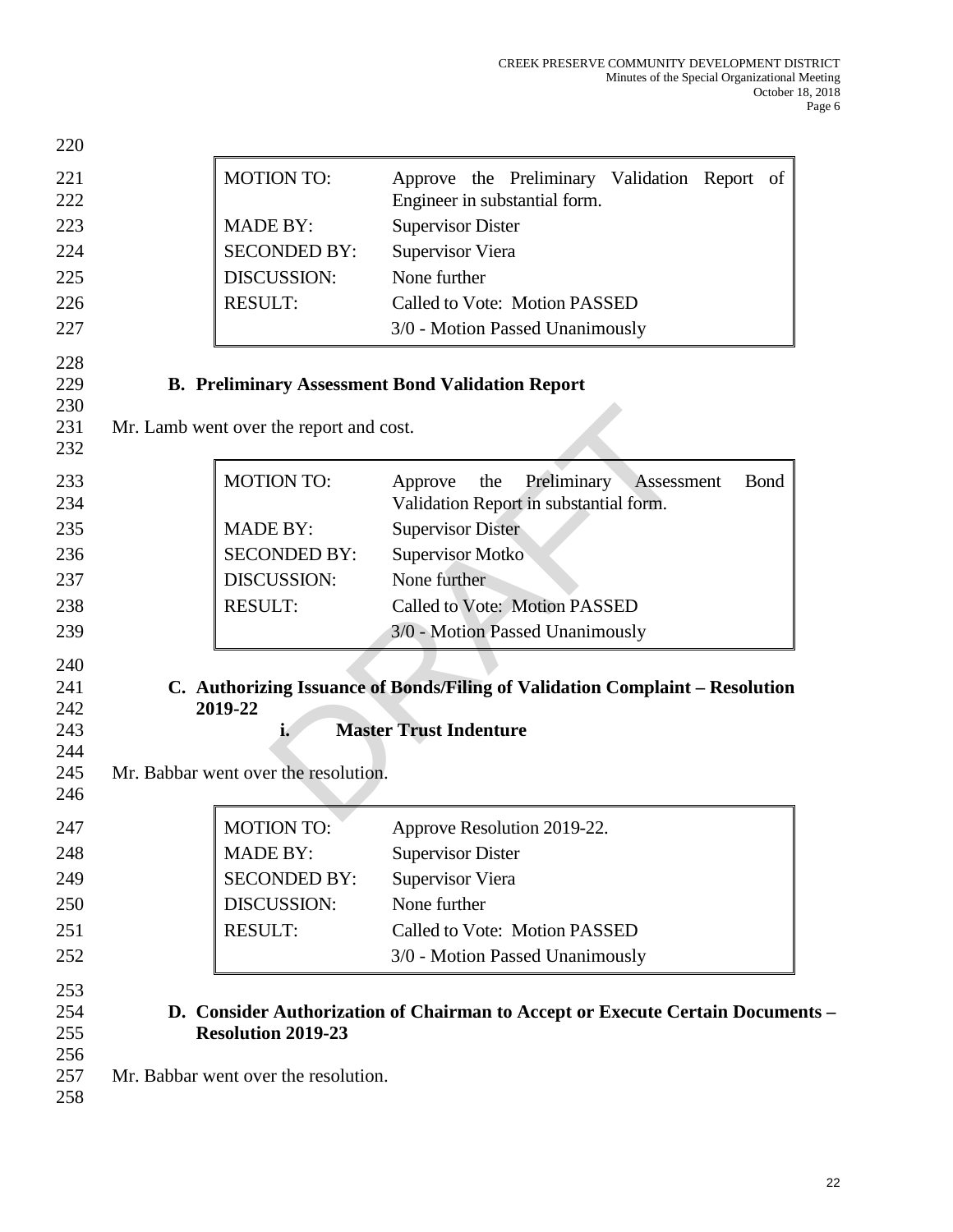| 259        |                                              |                                                                                     |
|------------|----------------------------------------------|-------------------------------------------------------------------------------------|
| 260        | <b>MOTION TO:</b>                            | Approve Resolution 2019-23.                                                         |
| 261        | <b>MADE BY:</b>                              | <b>Supervisor Dister</b>                                                            |
| 262        | <b>SECONDED BY:</b>                          | <b>Supervisor Viera</b>                                                             |
| 263        | DISCUSSION:                                  | None further                                                                        |
| 264        | <b>RESULT:</b>                               | Called to Vote: Motion PASSED                                                       |
| 265        |                                              | 3/0 - Motion Passed Unanimously                                                     |
|            |                                              |                                                                                     |
| 266        |                                              |                                                                                     |
| 267        | <b>E.</b> Other Matters Related to Financing |                                                                                     |
| 268        |                                              |                                                                                     |
| 269        |                                              |                                                                                     |
| 270<br>271 | 9. ADMINISTRATIVE MATTERS                    |                                                                                     |
| 272        |                                              | A. Request for Working Capital – By Motion                                          |
| 273        |                                              | Mr. Lamb stated that Alex Wolfe with Meritus is working with Michelle Campbell with |
| 274        | Eisenhower Property to set everything up.    |                                                                                     |
| 275        |                                              |                                                                                     |
| 276        |                                              |                                                                                     |
| 277        | <b>10. STAFF REPORTS</b>                     |                                                                                     |
| 278        | A. District Counsel                          |                                                                                     |
| 279        | <b>B.</b> District Engineer                  |                                                                                     |
| 280        | <b>C. District Manager</b>                   |                                                                                     |
| 281        |                                              |                                                                                     |
| 282        |                                              | Mr. Lamb stated that he will get the assessment process going as soon as possible.  |
| 283        |                                              |                                                                                     |
| 284        |                                              |                                                                                     |
| 285        | <b>11. BOARD MEMBERS' COMMENTS</b>           |                                                                                     |
| 286<br>287 | There were no Board member comments.         |                                                                                     |
| 288        |                                              |                                                                                     |
| 289        |                                              |                                                                                     |
| 290        | <b>12. PUBLIC COMMENTS</b>                   |                                                                                     |
| 291        |                                              |                                                                                     |
| 292        | There were no public comments.               |                                                                                     |
| 293        |                                              |                                                                                     |
| 294        |                                              |                                                                                     |
| 295        |                                              |                                                                                     |
| 296        |                                              |                                                                                     |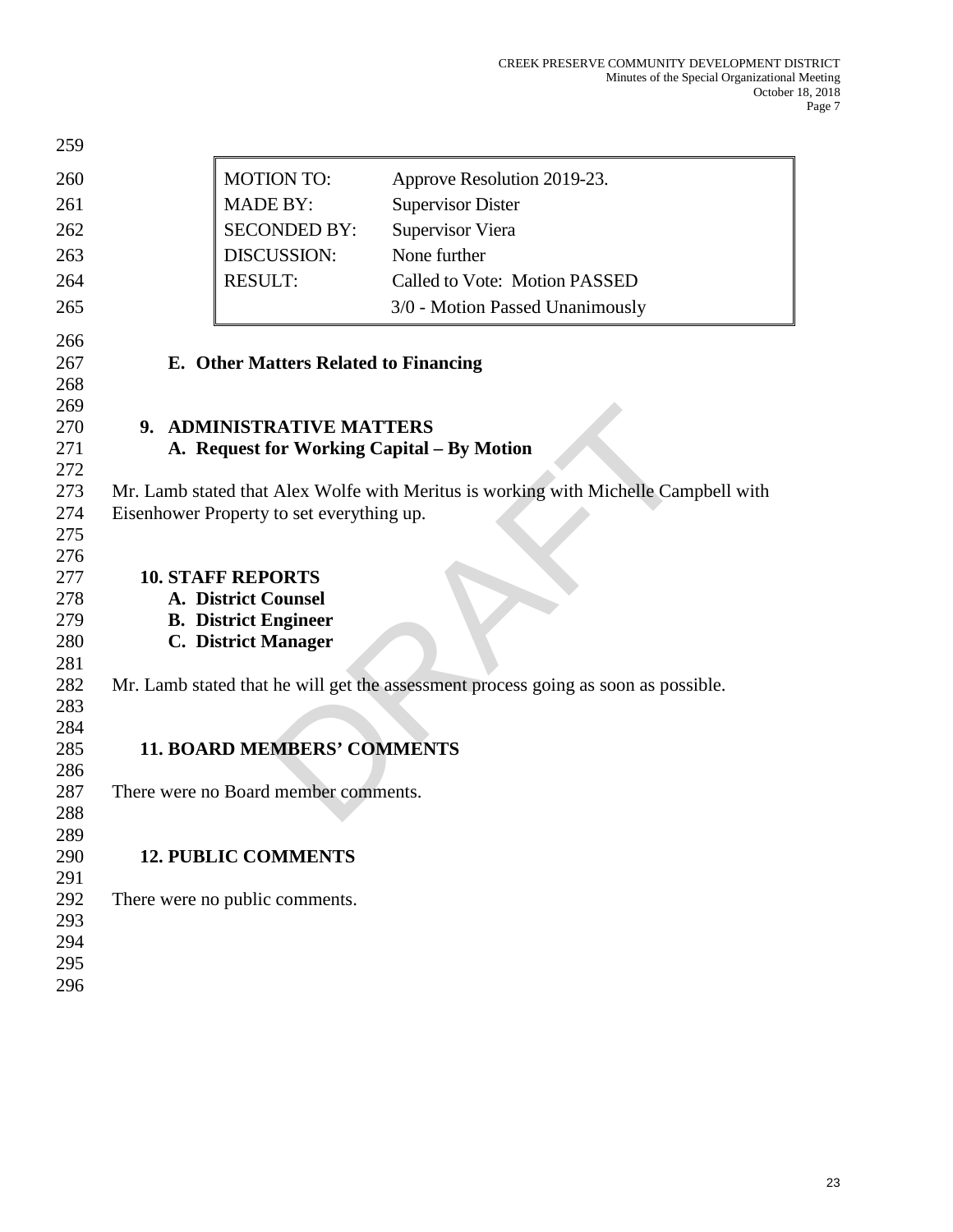| <b>13. ADJOURNMENT</b>                    |                                                       |                                                                                              |
|-------------------------------------------|-------------------------------------------------------|----------------------------------------------------------------------------------------------|
|                                           | <b>MOTION TO:</b>                                     | Adjourn.                                                                                     |
|                                           | <b>MADE BY:</b>                                       | <b>Supervisor Dister</b>                                                                     |
|                                           | <b>SECONDED BY:</b>                                   | <b>Supervisor Viera</b>                                                                      |
|                                           | DISCUSSION:                                           | None further                                                                                 |
|                                           | <b>RESULT:</b>                                        | Called to Vote: Motion PASSED                                                                |
|                                           |                                                       | 3/0 - Motion Passed Unanimously                                                              |
|                                           | *Please note the entire meeting is available on disc. |                                                                                              |
|                                           | *These minutes were done in summary format.           |                                                                                              |
|                                           |                                                       |                                                                                              |
| noticed meeting held on                   |                                                       | Meeting minutes were approved at a meeting by vote of the Board of Supervisors at a publicly |
| <b>Signature</b>                          |                                                       | <b>Signature</b>                                                                             |
| <b>Printed Name</b>                       |                                                       | <b>Printed Name</b>                                                                          |
|                                           |                                                       |                                                                                              |
| <b>Title:</b>                             |                                                       | <b>Title:</b>                                                                                |
| $\Box$ Secretary<br>□ Assistant Secretary |                                                       | $\Box$ Chairman<br>□ Vice Chairman                                                           |
|                                           |                                                       |                                                                                              |
|                                           |                                                       |                                                                                              |
|                                           |                                                       |                                                                                              |
|                                           |                                                       | Recorded by Records Administrator                                                            |
|                                           |                                                       |                                                                                              |
|                                           |                                                       |                                                                                              |
|                                           |                                                       |                                                                                              |
|                                           |                                                       | Signature                                                                                    |
| <b>Official District Seal</b>             |                                                       | Date                                                                                         |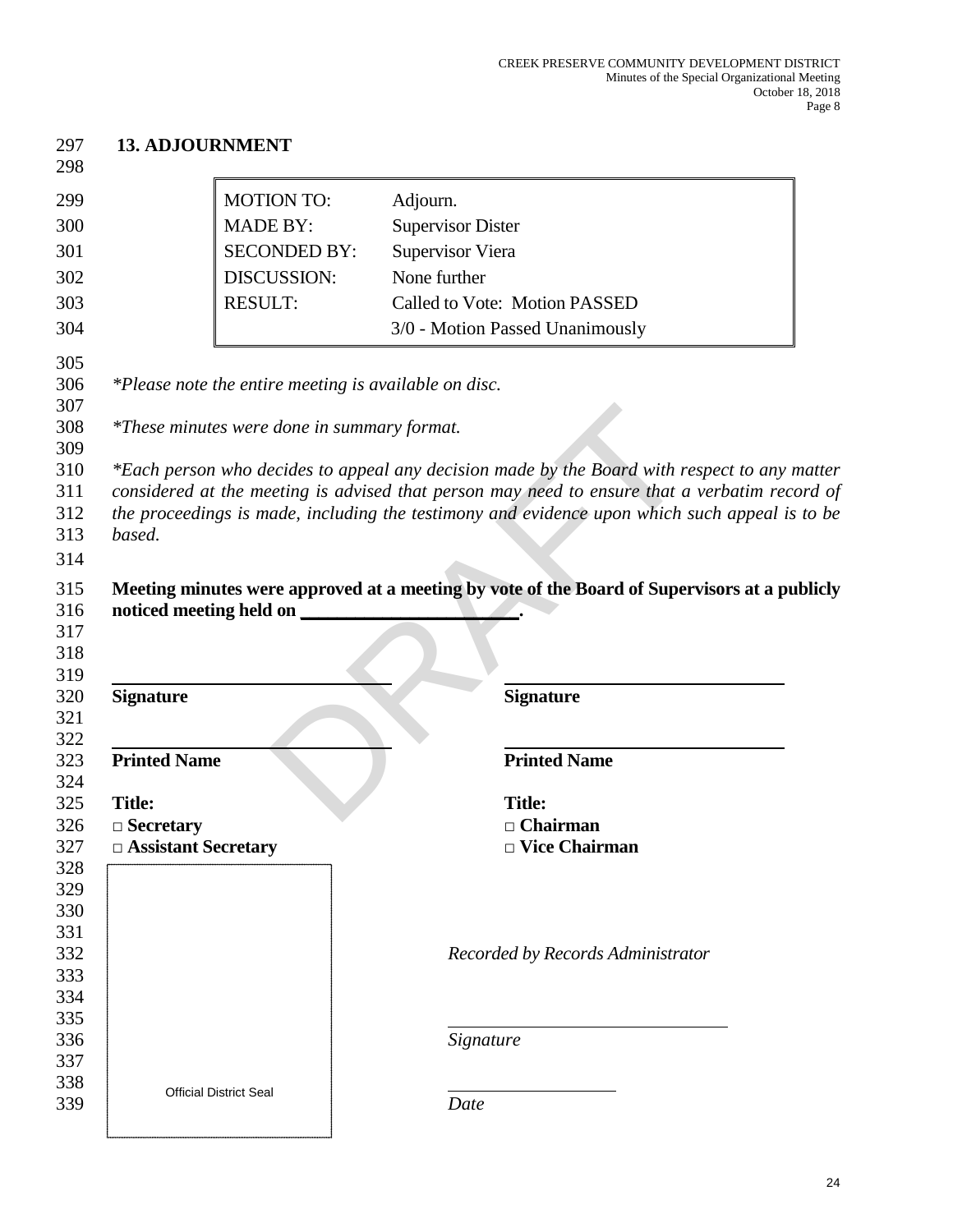# **CREEK PRESERVE COMMUNITY DEVELOPMENT DISTRICT**

|                                                        |                                                                                                      | <b>November 1, 2018 Minutes of Regular Meeting</b>                                                                                                                             |
|--------------------------------------------------------|------------------------------------------------------------------------------------------------------|--------------------------------------------------------------------------------------------------------------------------------------------------------------------------------|
|                                                        | <b>Minutes of the Regular Meeting</b>                                                                |                                                                                                                                                                                |
|                                                        | Meritus located at 2005 Pan Am Circle, Suite 120, Tampa, FL 33607.                                   | The Regular Meeting of the Board of Supervisors for the Creek Preserve Community<br>Development District was held on Thursday, November 1, 2018 at 1:45 p.m. at The Offices of |
| 1. CALL TO ORDER                                       |                                                                                                      |                                                                                                                                                                                |
|                                                        |                                                                                                      | Debby Nussel called the Regular Meeting of the Board of Supervisors of the Creek Preserve                                                                                      |
|                                                        | Community Development District to order on Thursday, November 1, 2018 at 1:45 p.m.                   |                                                                                                                                                                                |
|                                                        | <b>Board Members Present and Constituting a Quorum:</b>                                              |                                                                                                                                                                                |
| <b>Jeff Hills</b>                                      | Chair                                                                                                |                                                                                                                                                                                |
| <b>Nick Dister</b>                                     | Vice Chair                                                                                           |                                                                                                                                                                                |
| Ryan Motko                                             | Supervisor                                                                                           |                                                                                                                                                                                |
| Albert Viera                                           | Supervisor                                                                                           |                                                                                                                                                                                |
| <b>Steve Luce</b>                                      | Supervisor                                                                                           |                                                                                                                                                                                |
|                                                        |                                                                                                      |                                                                                                                                                                                |
| <b>Staff Members Present:</b>                          |                                                                                                      |                                                                                                                                                                                |
| <b>Brian Lamb</b>                                      | <b>Meritus</b>                                                                                       | via speakerphone                                                                                                                                                               |
| Debby Nussel                                           | Meritus                                                                                              |                                                                                                                                                                                |
| <b>Gene Roberts</b>                                    | Meritus                                                                                              |                                                                                                                                                                                |
| Vivek Babbar                                           | <b>Straley Robin Vericker</b>                                                                        | via speakerphone                                                                                                                                                               |
| Kristen Schalter                                       | <b>Straley Robin Vericker</b>                                                                        | via speakerphone                                                                                                                                                               |
| Michelle Campbell                                      | <b>Eisenhower Property Group</b>                                                                     |                                                                                                                                                                                |
|                                                        |                                                                                                      |                                                                                                                                                                                |
|                                                        | There were no members of the general public in attendance.                                           |                                                                                                                                                                                |
|                                                        |                                                                                                      |                                                                                                                                                                                |
|                                                        |                                                                                                      |                                                                                                                                                                                |
| 2. PUBLIC COMMENT PERIOD                               |                                                                                                      |                                                                                                                                                                                |
|                                                        |                                                                                                      |                                                                                                                                                                                |
| There were no public comments.                         |                                                                                                      |                                                                                                                                                                                |
|                                                        |                                                                                                      |                                                                                                                                                                                |
|                                                        |                                                                                                      |                                                                                                                                                                                |
| <b>VENDOR/STAFF REPORTS</b><br>3.                      |                                                                                                      |                                                                                                                                                                                |
| <b>A. District Counsel</b>                             |                                                                                                      |                                                                                                                                                                                |
| <b>B.</b> District Engineer                            |                                                                                                      |                                                                                                                                                                                |
|                                                        |                                                                                                      |                                                                                                                                                                                |
|                                                        |                                                                                                      |                                                                                                                                                                                |
|                                                        |                                                                                                      |                                                                                                                                                                                |
|                                                        |                                                                                                      |                                                                                                                                                                                |
|                                                        |                                                                                                      |                                                                                                                                                                                |
|                                                        |                                                                                                      |                                                                                                                                                                                |
| <b>C.</b> District Manager<br><b>4. BUSINESS ITEMS</b> | A. Consideration of District Engineer's Report<br>The Board reviewed the District Engineer's report. |                                                                                                                                                                                |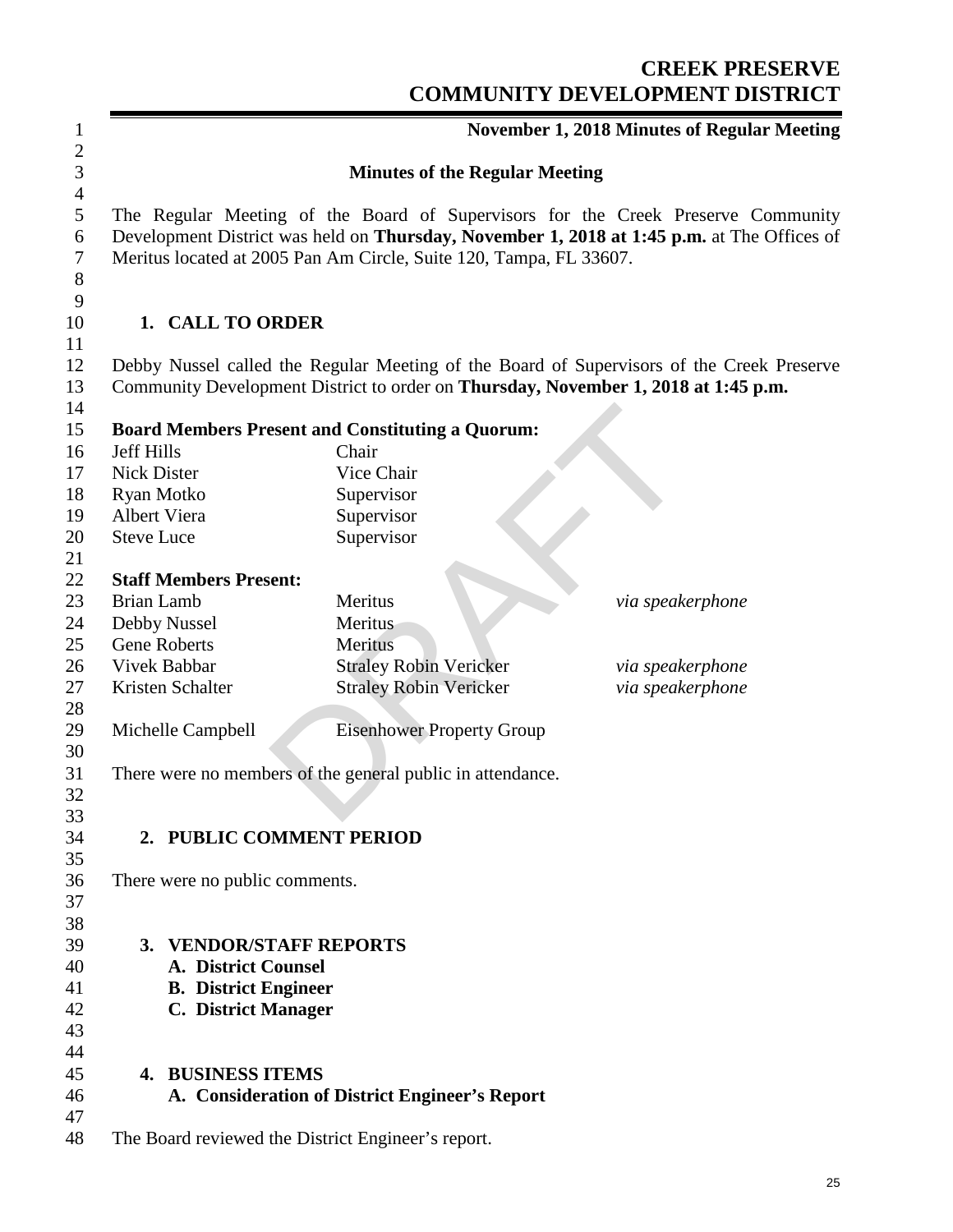| 49                                     |       |                                                     |                                                                                                                                                                                  |
|----------------------------------------|-------|-----------------------------------------------------|----------------------------------------------------------------------------------------------------------------------------------------------------------------------------------|
| 50                                     |       | <b>MOTION TO:</b>                                   | Approve the District Engineer's Report.                                                                                                                                          |
| 51                                     |       | <b>MADE BY:</b>                                     | <b>Supervisor Motko</b>                                                                                                                                                          |
| 52                                     |       | <b>SECONDED BY:</b>                                 | <b>Supervisor Dister</b>                                                                                                                                                         |
| 53                                     |       | <b>DISCUSSION:</b>                                  | None further                                                                                                                                                                     |
| 54                                     |       | <b>RESULT:</b>                                      | Called to Vote: Motion PASSED                                                                                                                                                    |
| 55                                     |       |                                                     | 5/0 - Motion Passed Unanimously                                                                                                                                                  |
| 56<br>57<br>58<br>59                   |       |                                                     | <b>B. Consideration of Master Assessment Methodology Report</b><br>The Board reviewed the Master Assessment Methodology Report.                                                  |
| 60                                     |       |                                                     |                                                                                                                                                                                  |
| 61<br>62                               |       | <b>MOTION TO:</b>                                   | Approve<br>the Master<br>Assessment<br>Methodology<br>Report.                                                                                                                    |
| 63                                     |       | <b>MADE BY:</b>                                     | <b>Supervisor Motko</b>                                                                                                                                                          |
| 64                                     |       | <b>SECONDED BY:</b>                                 | <b>Supervisor Dister</b>                                                                                                                                                         |
| 65                                     |       | DISCUSSION:                                         | None further                                                                                                                                                                     |
| 66                                     |       | <b>RESULT:</b>                                      | <b>Called to Vote: Motion PASSED</b>                                                                                                                                             |
| 67                                     |       |                                                     | 5/0 - Motion Passed Unanimously                                                                                                                                                  |
| 68<br>69<br>70                         |       |                                                     | C. Consideration of Resolution 2019-24; Declaring Special Assessments                                                                                                            |
| 71<br>72                               |       | Mr. Babbar went over the resolution with the Board. |                                                                                                                                                                                  |
| 73                                     |       | <b>MOTION TO:</b>                                   | Approve Resolution 2019-24.                                                                                                                                                      |
| 74                                     |       | <b>MADE BY:</b>                                     | <b>Supervisor Dister</b>                                                                                                                                                         |
| 75                                     |       | <b>SECONDED BY:</b>                                 | <b>Supervisor Viera</b>                                                                                                                                                          |
| 76                                     |       | DISCUSSION:                                         | None further                                                                                                                                                                     |
| 77                                     |       | <b>RESULT:</b>                                      | Called to Vote: Motion PASSED                                                                                                                                                    |
| 78                                     |       |                                                     | 5/0 - Motion Passed Unanimously                                                                                                                                                  |
| 79<br>80<br>81<br>82<br>83<br>84<br>85 | 2018. | <b>Assessments</b>                                  | D. Consideration of Resolution 2019-25; Set Public Hearing for Declaring Special<br>Mr. Babbar reviewed the resolution with the Board. The public hearing will be on December 6, |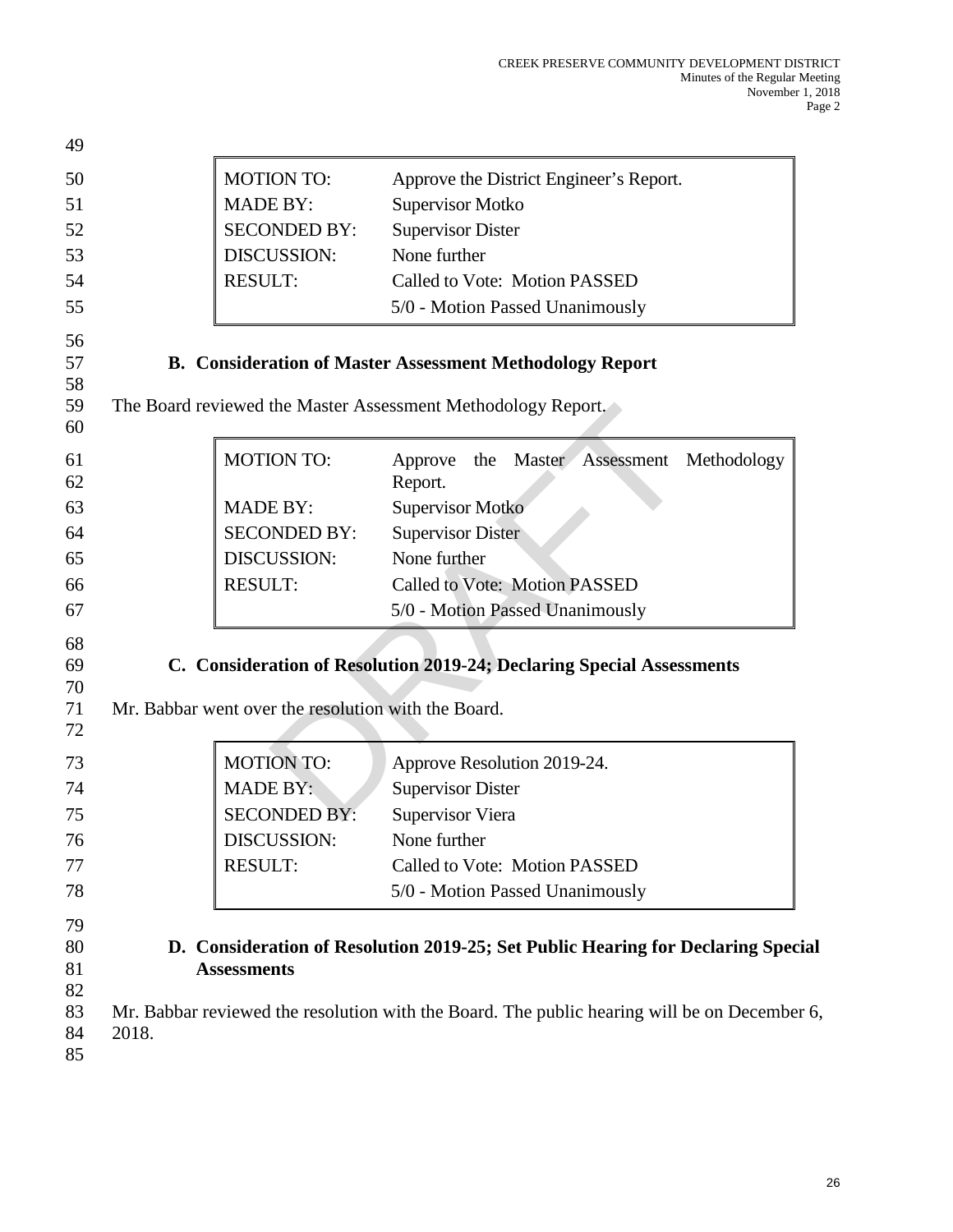| 86         |                                    |                                                         |
|------------|------------------------------------|---------------------------------------------------------|
| 87         | <b>MOTION TO:</b>                  | Approve Resolution 2019-25.                             |
| 88         | <b>MADE BY:</b>                    | <b>Supervisor Viera</b>                                 |
| 89         | <b>SECONDED BY:</b>                | Supervisor Motko                                        |
| 90         | <b>DISCUSSION:</b>                 | None further                                            |
| 91         | <b>RESULT:</b>                     | Called to Vote: Motion PASSED                           |
| 92         |                                    | 5/0 - Motion Passed Unanimously                         |
| 93         |                                    |                                                         |
| 94         | E. General Matters of the District |                                                         |
| 95<br>96   |                                    |                                                         |
| 97         |                                    | 5. SUPERVISOR REQUESTS AND AUDIENCE COMMENTS            |
| 98         |                                    |                                                         |
| 99         |                                    | There were no supervisor requests or audience comments. |
| 100        |                                    |                                                         |
| 101<br>102 | 6. ADJOURNMENT                     |                                                         |
| 103        |                                    |                                                         |
| 104        | <b>MOTION TO:</b>                  | Adjourn.                                                |
| 105        | <b>MADE BY:</b>                    | <b>Supervisor Motko</b>                                 |
| 106        | <b>SECONDED BY:</b>                | <b>Supervisor Dister</b>                                |
| 107        | <b>DISCUSSION:</b>                 | None further                                            |
| 108        | <b>RESULT:</b>                     | Called to Vote: Motion PASSED                           |
| 109        |                                    | 5/0 - Motion Passed Unanimously                         |
| 110        |                                    |                                                         |
| 111        |                                    |                                                         |
|            |                                    |                                                         |
|            |                                    |                                                         |